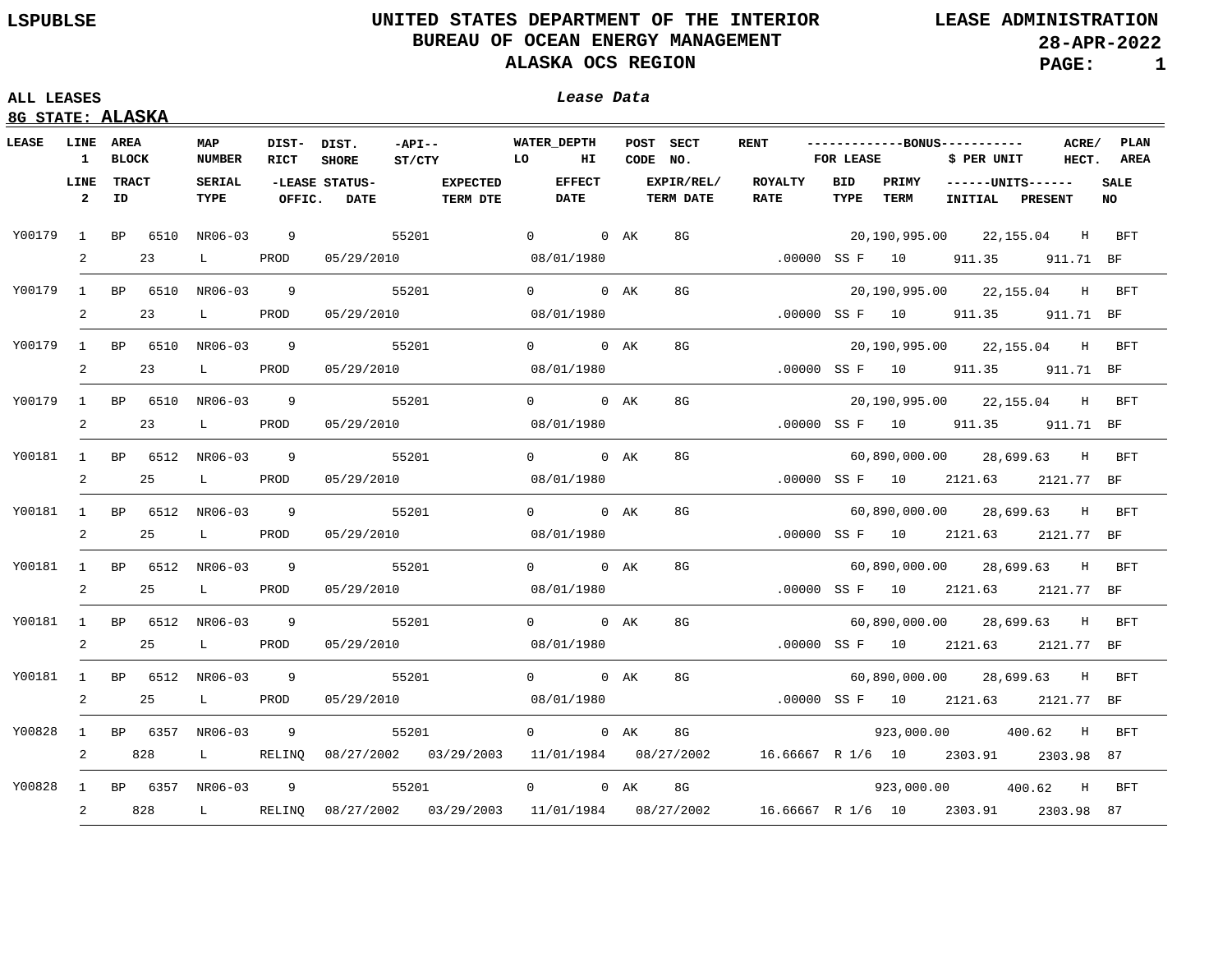| <b>LEASE</b> |                        | 8G STATE: ALASKA<br><b>LINE AREA</b> |                               |                     |                               |                                                                                          |                              |                                                                     |                               |             |                      |                                             |                          |                |              |
|--------------|------------------------|--------------------------------------|-------------------------------|---------------------|-------------------------------|------------------------------------------------------------------------------------------|------------------------------|---------------------------------------------------------------------|-------------------------------|-------------|----------------------|---------------------------------------------|--------------------------|----------------|--------------|
|              | $\mathbf{1}$           | BLOCK                                | MAP<br><b>NUMBER</b>          | DIST- DIST.<br>RICT | <b>SHORE</b>                  | $-API --$<br><b>EQUATE TO</b><br>ST/CTY                                                  | <b>WATER DEPTH</b><br>НΙ     | POST SECT<br>CODE NO.                                               | <b>RENT</b>                   | FOR LEASE   |                      | ------------BONUS-----------<br>\$ PER UNIT |                          | ACRE/<br>HECT. | PLAN<br>AREA |
|              | LINE<br>$\overline{2}$ | <b>TRACT</b><br>ID                   | <b>SERIAL</b><br>TYPE         | OFFIC.              | -LEASE STATUS-<br><b>DATE</b> | <b>EXPECTED</b><br><b>TERM DTE</b>                                                       | <b>EFFECT</b><br><b>DATE</b> | EXPIR/REL/<br><b>TERM DATE</b>                                      | <b>ROYALTY</b><br><b>RATE</b> | BID<br>TYPE | PRIMY<br><b>TERM</b> | INITIAL                                     | $---UNITS---$<br>PRESENT |                | SALE<br>NO   |
| Y00828       | 1                      | BP 6357                              | NR06-03                       | 9                   |                               | 55201                                                                                    | $\overline{0}$               | 0 AK<br>8G                                                          |                               |             |                      | 923,000.00                                  | 400.62                   | H              | BFT          |
|              | 2                      | 828                                  | L                             | RELINO              |                               | 08/27/2002 03/29/2003                                                                    |                              | $11/01/1984$ 08/27/2002 16.66667 R 1/6 10 2303.91                   |                               |             |                      |                                             | 2303.98 87               |                |              |
| Y00828       |                        | 1 BP 6357                            | NR06-03                       | 9                   |                               | 55201                                                                                    | $0 \qquad \qquad$            | $0$ AK<br>8G                                                        |                               |             |                      | 923,000.00                                  | 400.62 H                 |                | BFT          |
|              | $\overline{2}$         | 828                                  | L                             | RELINQ              |                               | 08/27/2002 03/29/2003                                                                    | 11/01/1984                   | 08/27/2002                                                          | 16.66667 R 1/6 10 2303.91     |             |                      |                                             | 2303.98 87               |                |              |
| Y01576       | 1                      | BP 6463                              | NR06-03                       | 9                   |                               | 55201                                                                                    | $0 \qquad \qquad$            | $0$ AK<br>8G                                                        |                               |             | 87,029.00            |                                             | 63.58 H                  |                | BFT          |
|              | 2                      | 01576                                | L                             | RELINO              |                               | 07/28/2003 12/14/2003                                                                    |                              | 08/01/1991  07/28/2003  12.50000  R  1/8  10  1368.81  1368.91  124 |                               |             |                      |                                             |                          |                |              |
| Y01576       | $\mathbf{1}$           | BP 6463                              | NR06-03                       | 9                   |                               | 55201                                                                                    | $\Omega$                     | $0$ AK<br>8G                                                        |                               |             |                      | 87,029.00                                   | 63.58 H                  |                | BFT          |
|              | 2                      | 01576                                | $\mathbf{L}$                  | RELINO              |                               | 07/28/2003 12/14/2003                                                                    |                              | 08/01/1991  07/28/2003  12.50000  R  1/8  10  1368.81  1368.91  124 |                               |             |                      |                                             |                          |                |              |
| Y01576       | $\mathbf{1}$           | BP 6463                              | NR06-03                       | 9                   |                               | 55201                                                                                    | $\overline{0}$               | 8G<br>0 AK                                                          |                               |             |                      | 87,029.00                                   | 63.58 H                  |                | BFT          |
|              | 2                      | 01576                                | $\mathbf{L}$ and $\mathbf{L}$ | RELINO              |                               | 07/28/2003 12/14/2003                                                                    |                              | 08/01/1991  07/28/2003  12.50000  R  1/8  10  1368.81  1368.91  124 |                               |             |                      |                                             |                          |                |              |
| Y01576       | $\mathbf{1}$           | BP 6463                              | NR06-03                       | 9                   |                               | 55201                                                                                    | $\overline{0}$               | $0$ AK<br>8G                                                        |                               |             | 87,029.00            |                                             | 63.58 H                  |                | BFT          |
|              | 2                      | 01576                                | $\mathbf{L}$ and $\mathbf{L}$ | RELINO              |                               | $07/28/2003$ $12/14/2003$                                                                |                              | 08/01/1991  07/28/2003  12.50000  R  1/8  10  1368.81  1368.91  124 |                               |             |                      |                                             |                          |                |              |
| Y01577       | $\mathbf{1}$           | BP 6517                              | NR06-03                       | 9                   |                               | 55201                                                                                    | $\overline{0}$               | $0$ AK<br>8G                                                        |                               |             | 73,251.00            |                                             | 63.58                    |                | H BFT        |
|              | 2                      | 01577                                | $\mathbf{L}$                  | RELINQ              |                               | 07/28/2003 12/14/2003                                                                    |                              | 08/01/1991  07/28/2003                                              |                               |             |                      | 12.50000 R 1/8 10 1152.08 1152.94 124       |                          |                |              |
| Y01577       | 1                      | BP 6517 NR06-03                      |                               | 9                   |                               | 55201                                                                                    | $0 \qquad \qquad$            | $0$ AK<br>8G                                                        |                               |             |                      | 73,251.00                                   | 63.58 H                  |                | <b>BFT</b>   |
|              | 2                      | 01577                                | $L =$                         | RELINO              |                               | 07/28/2003 12/14/2003                                                                    |                              | 08/01/1991   07/28/2003                                             |                               |             |                      | 12.50000 R 1/8 10 1152.08 1152.94 124       |                          |                |              |
| Y01577       | $\mathbf{1}$           | BP 6517                              | NR06-03                       | 9                   |                               | 55201                                                                                    | $0 \qquad \qquad$            | 0 AK<br>8G                                                          |                               |             | 73,251.00            |                                             | 63.58 H                  |                | BFT          |
|              | 2                      | 01577                                | $\mathbf{L}$ and $\mathbf{L}$ | RELINO              |                               | $07/28/2003$ $12/14/2003$ $08/01/1991$ $07/28/2003$                                      |                              |                                                                     |                               |             |                      | 12.50000 R 1/8 10 1152.08 1152.94 124       |                          |                |              |
| Y01577       | $\mathbf{1}$           | BP 6517                              | NR06-03                       | 9                   |                               | 55201                                                                                    | $0 \qquad \qquad$            | $0$ AK<br>8G                                                        |                               |             | 73,251.00            |                                             | 63.58 H                  |                | BFT          |
|              | 2                      | 01577                                | $\mathbf{L}$ and $\mathbf{L}$ | RELINQ              |                               | $07/28/2003$ $12/14/2003$ $08/01/1991$ $07/28/2003$                                      |                              |                                                                     |                               |             |                      | 12.50000 R 1/8 10 1152.08 1152.94 124       |                          |                |              |
| Y01578       | 1                      | BP 6516 NR06-03                      |                               | 9                   |                               | 55201                                                                                    | $0 \qquad \qquad$            | $0$ AK<br>8G                                                        |                               |             | 48,983.00            |                                             | 63.58 H                  |                | <b>BFT</b>   |
|              | $\overline{2}$         | 01578                                |                               |                     |                               | L RELINQ 07/28/2003 12/14/2003 08/01/1991 07/28/2003 12.50000 R 1/8 10 770.40 770.38 124 |                              |                                                                     |                               |             |                      |                                             |                          |                |              |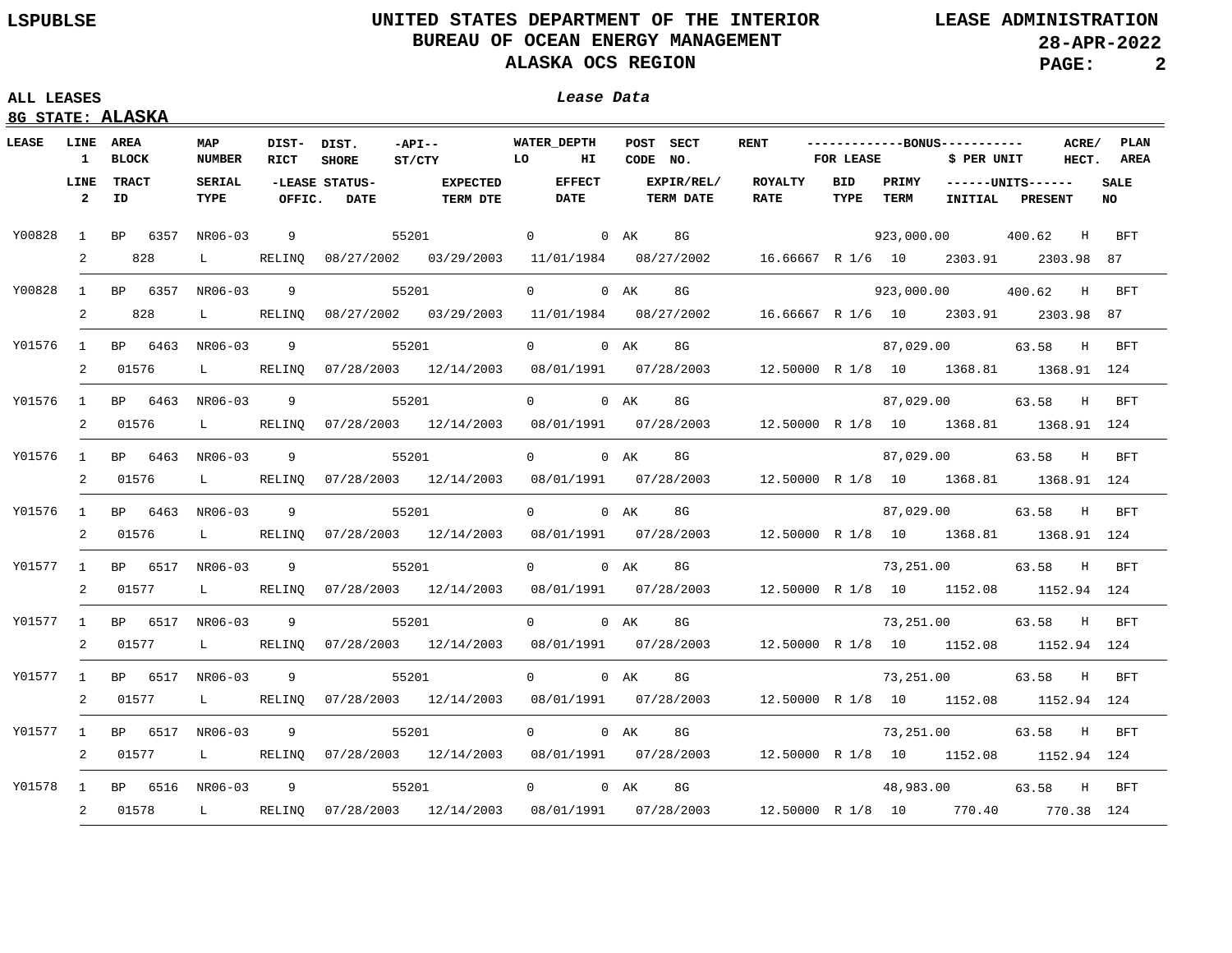| uu uravro |  |
|-----------|--|
|           |  |

|                 | 8G STATE: ALASKA |                            |                               |                     |                           |                                                                                        |  |               |  |                       |                                                                           |           |             |                                              |                 |                          |
|-----------------|------------------|----------------------------|-------------------------------|---------------------|---------------------------|----------------------------------------------------------------------------------------|--|---------------|--|-----------------------|---------------------------------------------------------------------------|-----------|-------------|----------------------------------------------|-----------------|--------------------------|
|                 |                  |                            |                               |                     |                           |                                                                                        |  |               |  |                       |                                                                           |           |             |                                              |                 |                          |
| LEASE LINE AREA |                  | 1 BLOCK                    | MAP<br>NUMBER                 | DIST- DIST.<br>RICT | <b>SHORE</b>              | WATER_DEPTH<br>$-API--$<br><b>LO</b><br>ST/CTY                                         |  | <b>HI</b>     |  | POST SECT<br>CODE NO. | <b>RENT</b>                                                               | FOR LEASE |             | -------------BONUS-----------<br>\$ PER UNIT |                 | ACRE/ PLAN<br>HECT. AREA |
|                 | LINE             | <b>TRACT</b>               | SERIAL                        |                     | -LEASE STATUS-            | <b>EXPECTED</b>                                                                        |  | <b>EFFECT</b> |  | EXPIR/REL/            | ROYALTY                                                                   | BID       |             | PRIMY ------UNITS------                      |                 | <b>SALE</b>              |
|                 |                  | $2$ ID                     | TYPE                          | OFFIC.              | <b>DATE</b>               | <b>TERM DTE</b>                                                                        |  | DATE          |  | <b>TERM DATE</b>      | <b>RATE</b>                                                               | TYPE      | <b>TERM</b> |                                              | INITIAL PRESENT | <b>NO</b>                |
|                 |                  | Y01578 1 BP 6516 NR06-03   |                               |                     |                           | 9 55201 0 0 AK 8G                                                                      |  |               |  |                       |                                                                           |           |             | 48,983.00                                    | 63.58 H BFT     |                          |
|                 |                  | 2 01578                    | $\mathbf{L}$ and $\mathbf{L}$ |                     |                           | RELINQ 07/28/2003 12/14/2003 08/01/1991 07/28/2003 12.50000 R 1/8 10 770.40 770.38 124 |  |               |  |                       |                                                                           |           |             |                                              |                 |                          |
|                 |                  | Y01578 1 BP 6516 NR06-03   |                               | 9                   |                           | 55201                                                                                  |  | $0$ 0 AK      |  | 8G                    |                                                                           |           |             | 48,983.00                                    | 63.58 H BFT     |                          |
|                 | 2                | 01578                      | $\mathbf{L}$ and $\mathbf{L}$ |                     |                           | RELINQ 07/28/2003 12/14/2003 08/01/1991 07/28/2003 12.50000 R 1/8 10 770.40 770.38 124 |  |               |  |                       |                                                                           |           |             |                                              |                 |                          |
| Y01578          |                  | 1 BP 6516 NR06-03          |                               | 9                   | 55201                     |                                                                                        |  |               |  | 0 0 AK 8G             |                                                                           |           |             | 48,983.00 63.58 H BFT                        |                 |                          |
|                 | 2                | 01578                      | $\mathbf{L}$ and $\mathbf{L}$ |                     |                           | RELINO 07/28/2003 12/14/2003                                                           |  |               |  |                       | 08/01/1991  07/28/2003  12.50000  R        1/8  10   770.40   770.38  124 |           |             |                                              |                 |                          |
| Y01585          |                  |                            |                               |                     | 1 BP 6771 NR06-03 9 55201 |                                                                                        |  | 0 0 AK        |  | 8G                    |                                                                           |           |             | 173,251.00 77.52 H BFT                       |                 |                          |
|                 |                  | 2 01585                    | $\mathbf{L}$ and $\mathbf{L}$ | SOP                 | 01/13/2022                |                                                                                        |  | 08/01/1991    |  |                       | $12.50000 \text{ R}$ $1/8$ $10$ $2234.79$ $2234.89$ $124$                 |           |             |                                              |                 |                          |
| Y01585          |                  |                            |                               |                     | 1 BP 6771 NR06-03 9 55201 |                                                                                        |  | 0 0 AK        |  | 8G                    |                                                                           |           |             | 173,251.00 77.52 H BFT                       |                 |                          |
|                 | 2                |                            |                               |                     | 01585 L SOP 01/13/2022    |                                                                                        |  | 08/01/1991    |  |                       | 12.50000 R 1/8 10 2234.79 2234.89 124                                     |           |             |                                              |                 |                          |
| Y01585          |                  |                            |                               |                     | 1 BP 6771 NR06-03 9 55201 |                                                                                        |  | 0 0 AK        |  | 8G                    |                                                                           |           |             | 173,251.00 77.52 H BFT                       |                 |                          |
|                 |                  |                            |                               |                     |                           | 2 01585 L SOP 01/13/2022                                                               |  |               |  |                       | 08/01/1991  12.50000 R 1/8 10  2234.79  2234.89  124                      |           |             |                                              |                 |                          |
| Y01585          |                  |                            |                               |                     | 1 BP 6771 NR06-03 9 55201 |                                                                                        |  | 0 0 AK        |  | 8G                    |                                                                           |           |             | 173,251.00 77.52 H BFT                       |                 |                          |
|                 |                  | 2 01585                    | L SOP                         |                     |                           | 01/13/2022                                                                             |  | 08/01/1991    |  |                       | 12.50000 R 1/8 10 2234.79 2234.89 124                                     |           |             |                                              |                 |                          |
| Y01585          |                  | 1 BP 6771 NR06-03 9        |                               |                     | 55201                     |                                                                                        |  | 0 0 AK        |  | 8G                    |                                                                           |           |             | 173,251.00 77.52 H BFT                       |                 |                          |
|                 |                  | 2 01585 L SOP              |                               |                     | 01/13/2022                |                                                                                        |  | 08/01/1991    |  |                       | 12.50000 R 1/8 10 2234.79 2234.89 124                                     |           |             |                                              |                 |                          |
| Y01585          |                  | 1 BP 6771 NR06-03 9        |                               |                     |                           | 55201                                                                                  |  | 0 0 AK        |  | 8G                    |                                                                           |           |             | 173,251.00 77.52 H                           |                 | BFT                      |
|                 |                  | 2 01585                    | L SOP                         |                     |                           | 01/13/2022                                                                             |  | 08/01/1991    |  |                       | 12.50000 R 1/8 10 2234.79 2234.89 124                                     |           |             |                                              |                 |                          |
| Y01585          |                  |                            |                               |                     | 1 BP 6771 NR06-03 9 55201 |                                                                                        |  | 0 0 AK 8G     |  |                       |                                                                           |           |             | 173,251.00 77.52 H BFT                       |                 |                          |
|                 |                  | 2 01585                    | L SOP                         |                     |                           | 01/13/2022                                                                             |  |               |  |                       | $08/01/1991$ 12.50000 R 1/8 10 2234.79 2234.89 124                        |           |             |                                              |                 |                          |
|                 |                  | Y01641 1 HB 6421 NR05-04 9 |                               |                     | 55231                     | $0$ 0 AK 8G                                                                            |  |               |  |                       |                                                                           |           |             | 44,880.00 103.78 H BFT                       |                 |                          |
|                 |                  | 2 01641                    | $\mathbf{L}$ and $\mathbf{L}$ |                     |                           | EXPIR 12/31/2006 12/31/2006                                                            |  |               |  |                       | $01/01/1997$ $12/31/2006$ $12.50000$ R $1/8$ 10 $432.44$ $432.44$ 144     |           |             |                                              |                 |                          |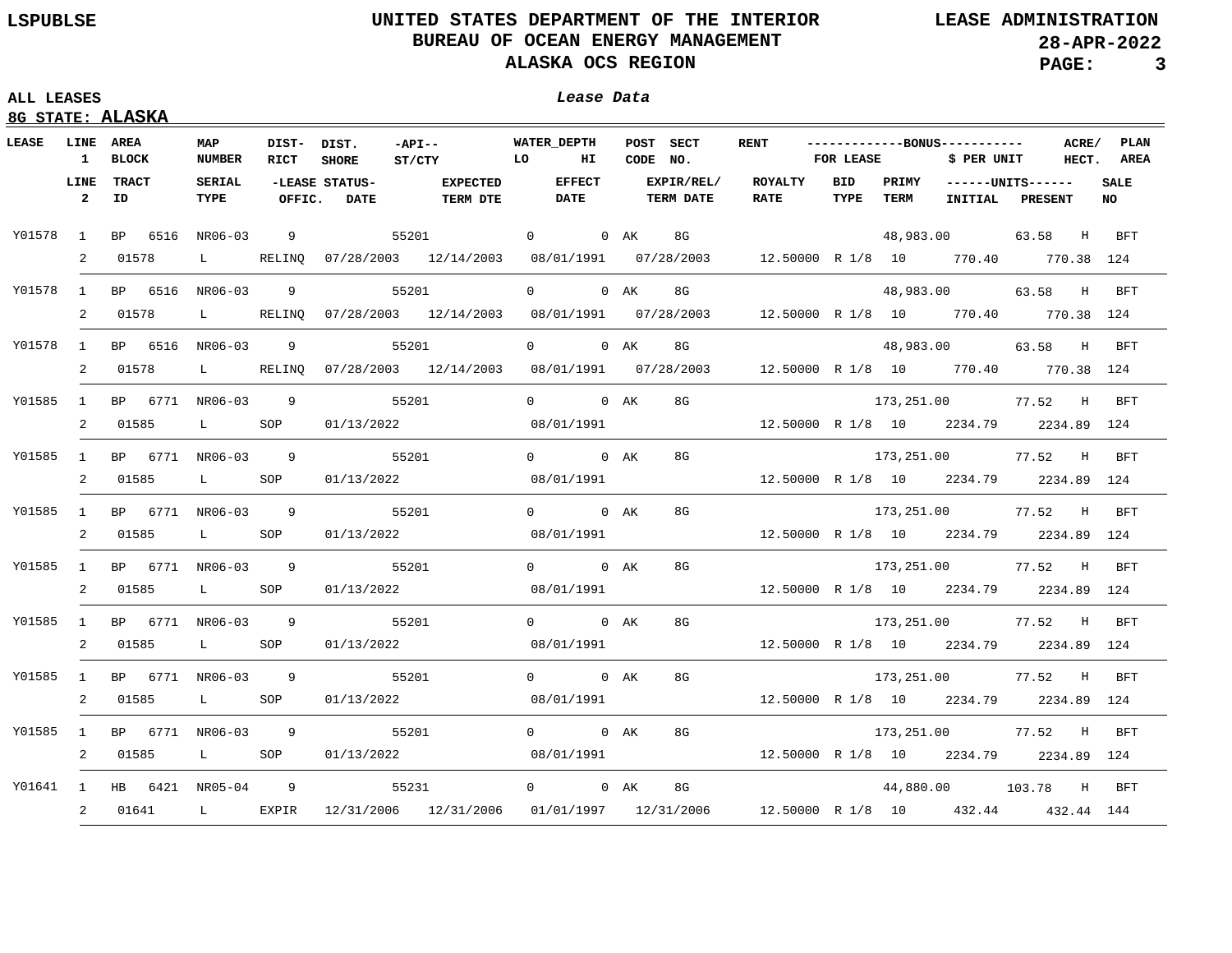### **ALL LEASES Lease Data**

| Lease Data |  |
|------------|--|
|------------|--|

| LEASE    | LINE                 | AREA                         | MAP                           | DIST- DIST. |                               | $-API--$                                                                                            | <b>WATER DEPTH</b>                                                        | POST SECT                      | <b>RENT</b>              |             | -------------BONUS----------- |                  | ACRE/                                | PLAN       |
|----------|----------------------|------------------------------|-------------------------------|-------------|-------------------------------|-----------------------------------------------------------------------------------------------------|---------------------------------------------------------------------------|--------------------------------|--------------------------|-------------|-------------------------------|------------------|--------------------------------------|------------|
|          | $\mathbf{1}$         | <b>BLOCK</b>                 | <b>NUMBER</b>                 | RICT        | <b>SHORE</b>                  | ST/CTY                                                                                              | LO<br>ΗІ                                                                  | CODE NO.                       |                          | FOR LEASE   |                               | \$ PER UNIT      | HECT.                                | AREA       |
|          | LINE<br>$\mathbf{2}$ | TRACT<br>ID                  | <b>SERIAL</b><br>TYPE         | OFFIC.      | -LEASE STATUS-<br><b>DATE</b> | <b>EXPECTED</b><br><b>TERM DTE</b>                                                                  | <b>EFFECT</b><br><b>DATE</b>                                              | EXPIR/REL/<br><b>TERM DATE</b> | ROYALTY<br><b>RATE</b>   | BID<br>TYPE | PRIMY<br>TERM                 |                  | ------UNITS------<br>INITIAL PRESENT | SALE<br>NO |
|          |                      | Y01641 1 HB 6421 NR05-04     |                               | 9           |                               | 55231                                                                                               | $\overline{0}$                                                            | 8G<br>0 AK                     |                          |             |                               |                  | 44,880.00 103.78 H BFT               |            |
|          | 2                    | 01641                        | $L$ $\sim$                    | EXPIR       |                               | 12/31/2006 12/31/2006 01/01/1997 12/31/2006                                                         |                                                                           |                                | 12.50000 R 1/8 10 432.44 |             |                               |                  | 432.44 144                           |            |
|          |                      |                              |                               |             |                               |                                                                                                     |                                                                           |                                |                          |             |                               |                  |                                      |            |
|          |                      | Y01641 1 HB 6421 NR05-04     |                               | 9           |                               | 55231                                                                                               | $0 \qquad \qquad$                                                         | 0 AK<br>8G                     |                          |             |                               | 44,880.00 103.78 | $H$ and $H$                          | BFT        |
|          | $\overline{a}$       | 01641                        | $\mathbf{L}$                  | EXPIR       |                               | $12/31/2006$ $12/31/2006$ $01/01/1997$ $12/31/2006$ $12.50000$ R $1/8$ 10 $432.44$ $432.44$ $144$   |                                                                           |                                |                          |             |                               |                  |                                      |            |
| Y01642   |                      | 1 HB 6470 NR05-04            |                               | 9           |                               | 55231                                                                                               | $0 \qquad \qquad$                                                         | $0$ AK<br>8G                   |                          |             | 201,810.00                    |                  | 93.90 H                              | <b>BFT</b> |
|          | 2                    | 01642                        | $\mathbf{L}$                  | EXPIR       |                               | 12/31/2006 12/31/2006                                                                               | $01/01/1997$ $12/31/2006$ $12.50000$ R $1/8$ 10 $2149.24$ $2149.24$ $144$ |                                |                          |             |                               |                  |                                      |            |
| Y01642   |                      | 1 HB 6470 NR05-04            |                               | 9           |                               | 55231                                                                                               | $\overline{0}$                                                            | 0 AK<br>8G                     |                          |             | 201,810.00                    |                  | 93.90 H                              | BFT        |
|          | $\mathbf{2}$         | 01642                        | $\mathbf{L}$ and $\mathbf{L}$ | EXPIR       |                               | $12/31/2006$ $12/31/2006$ $01/01/1997$ $12/31/2006$ $12.50000$ R $1/8$ 10 $2149.24$ $2149.24$ $144$ |                                                                           |                                |                          |             |                               |                  |                                      |            |
| Y01643   |                      | 1 BP 6407 NR06-03            |                               | 9           |                               | 55201                                                                                               | $\overline{0}$                                                            | 0 AK<br>8G                     |                          |             | 10,386.00                     |                  | 64.00 H                              | BFT        |
|          | $2^{\circ}$          | 01643                        | $\mathbf{L}$ and $\mathbf{L}$ | RELINO      |                               | 08/27/2002 10/31/2006                                                                               | 11/01/1996 08/27/2002                                                     |                                |                          |             |                               |                  | 12.50000 R 1/8 10 162.28 162.28 144  |            |
|          |                      |                              |                               |             |                               |                                                                                                     |                                                                           |                                |                          |             |                               |                  |                                      |            |
| Y01643   |                      | 1 BP 6407 NR06-03<br>2 01643 | $\mathbf{L}$ and $\mathbf{L}$ | 9<br>RELINO |                               | 55201<br>08/27/2002 10/31/2006 11/01/1996 08/27/2002                                                | $\overline{0}$                                                            | 0 AK<br>8G                     |                          |             | 10,386.00                     |                  | 64.00                                | H<br>BFT   |
|          |                      |                              |                               |             |                               |                                                                                                     |                                                                           |                                |                          |             |                               |                  | 12.50000 R 1/8 10 162.28 162.28 144  |            |
| Y01643   |                      | 1 BP 6407 NR06-03            |                               | 9           |                               | 55201                                                                                               | $\Omega$                                                                  | 8G<br>0 AK                     |                          |             |                               | 10,386.00        | 64.00                                | H<br>BFT   |
|          | $\overline{2}$       | 01643                        | $\mathbf{L}$ and $\mathbf{L}$ | RELINO      |                               | 08/27/2002 10/31/2006                                                                               | 11/01/1996 08/27/2002                                                     |                                |                          |             |                               |                  | 12.50000 R 1/8 10 162.28 162.28 144  |            |
| Y01643   |                      | 1 BP 6407                    | NR06-03                       | 9           |                               | 55201                                                                                               | $0 \qquad \qquad$                                                         | 0 AK<br>8G                     |                          |             |                               | 10,386.00        | 64.00 H                              | BFT        |
|          | 2                    | 01643                        | $\mathbf{L}$ and $\mathbf{L}$ | RELINO      |                               | 08/27/2002 10/31/2006                                                                               | 11/01/1996  08/27/2002                                                    |                                |                          |             |                               |                  | 12.50000 R 1/8 10 162.28 162.28 144  |            |
| Y01644   | $\mathbf{1}$         | BP 6459                      | NR06-03                       | 9           |                               | 55201                                                                                               | $0 \qquad \qquad$                                                         | 0 AK<br>8G                     |                          |             | 217,420.00                    |                  | 311.62<br>H                          | BFT        |
|          | 2                    | 01644                        | $\mathbf{L}$ and $\mathbf{L}$ | RELINO      |                               | 10/23/2001 11/30/2006 12/01/1996 10/23/2001                                                         |                                                                           |                                | 12.50000 R 1/8 10 697.71 |             |                               |                  | 697.71 144                           |            |
| Y01644 1 |                      | BP 6459                      | NR06-03                       | 9           |                               | 55201                                                                                               | $\Omega$                                                                  | 8G<br>0 AK                     |                          |             | 217,420.00                    |                  | 311.62<br>H                          | BFT        |
|          | 2                    | 01644                        | $\mathbf{L}$ and $\mathbf{L}$ | RELINO      |                               | 10/23/2001 11/30/2006 12/01/1996 10/23/2001                                                         |                                                                           |                                |                          |             |                               |                  | 12.50000 R 1/8 10 697.71 697.71 144  |            |
| Y01645   | $\mathbf{1}$         | BP 6510 NR06-03              |                               | 9           |                               | 55201                                                                                               | $0 \qquad \qquad$                                                         | 0 AK<br>8G                     |                          |             | 368,680.00                    |                  | 310.97 H                             | BFT        |
|          | $\overline{a}$       | 01645                        | L PROD                        |             |                               | 05/29/2010 12/01/1996 12.50000 R 1/8 10 1185.58 1185.58 144                                         |                                                                           |                                |                          |             |                               |                  |                                      |            |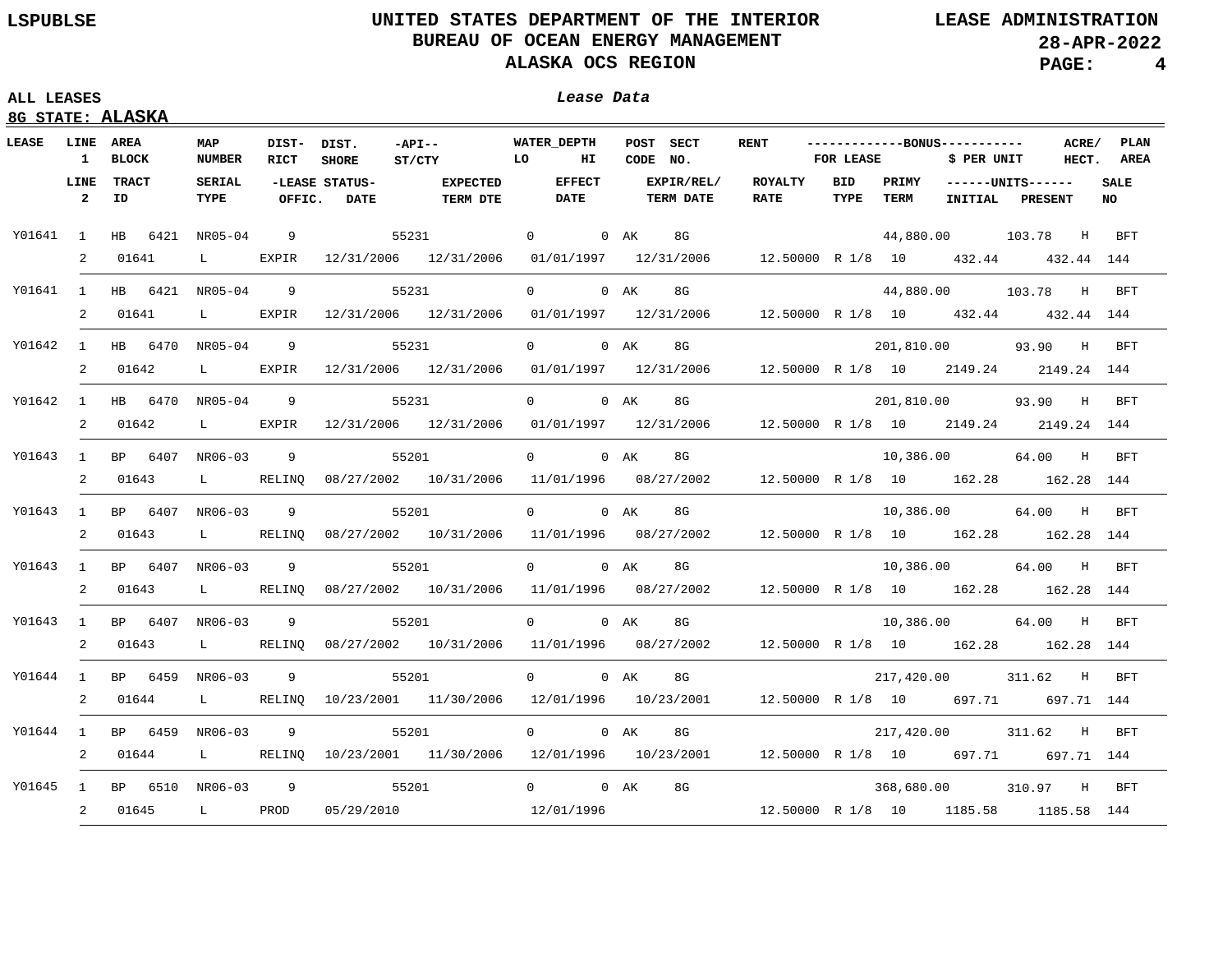## **ALL LEASES Lease Data**

| <b>LEASE</b> | 1                      | <b>LINE AREA</b><br><b>BLOCK</b> | MAP<br><b>NUMBER</b>          | DIST- DIST.<br>RICT | <b>SHORE</b>                  | $-API --$<br>ST/CTY                                                                        | <b>WATER DEPTH</b><br><b>LO</b><br>HI | CODE NO. | POST SECT                      | <b>RENT</b>                                                         | FOR LEASE   |               | -------------BONUS-----------<br>\$ PER UNIT |                                  |            | ACRE/ PLAN<br>HECT. AREA |
|--------------|------------------------|----------------------------------|-------------------------------|---------------------|-------------------------------|--------------------------------------------------------------------------------------------|---------------------------------------|----------|--------------------------------|---------------------------------------------------------------------|-------------|---------------|----------------------------------------------|----------------------------------|------------|--------------------------|
|              | LINE<br>$\overline{2}$ | <b>TRACT</b><br>ID               | <b>SERIAL</b><br>TYPE         | OFFIC.              | -LEASE STATUS-<br><b>DATE</b> | <b>EXPECTED</b><br><b>TERM DTE</b>                                                         | <b>EFFECT</b><br>DATE                 |          | EXPIR/REL/<br><b>TERM DATE</b> | <b>ROYALTY</b><br><b>RATE</b>                                       | BID<br>TYPE | PRIMY<br>TERM |                                              | $---UNITS---$<br>INITIAL PRESENT |            | <b>SALE</b><br>NO.       |
| Y01646 1     |                        | BP 6511 NR06-03                  |                               | 9                   |                               | 55201                                                                                      | 0 0 AK                                |          | 8G                             |                                                                     |             |               |                                              | 167,790.00 124.19                | H          | <b>BFT</b>               |
|              | 2                      | 01646                            | $\mathbf{L}$                  | RELINO              |                               | 09/08/2003 11/30/2006 12/01/1996 09/08/2003                                                |                                       |          |                                | 12.50000 R 1/8 10 1351.09 1351.09 144                               |             |               |                                              |                                  |            |                          |
| Y01646 1     |                        | BP 6511 NR06-03                  |                               | 9                   |                               | 55201                                                                                      | $\Omega$                              | 0 AK     | 8G                             |                                                                     |             |               | 167,790.00 124.19                            |                                  | H          | BFT                      |
|              | 2                      | 01646                            | $\mathbf{L}$                  | RELINO              |                               | 09/08/2003 11/30/2006 12/01/1996 09/08/2003                                                |                                       |          |                                | 12.50000 R 1/8 10 1351.09 1351.09 144                               |             |               |                                              |                                  |            |                          |
| Y01647 1     |                        | BP 6511 NR06-03                  |                               | 9                   |                               | 55201                                                                                      | $\Omega$                              | $0$ AK   | 8G                             |                                                                     |             |               | 273,680.00 186.36                            |                                  | H          | <b>BFT</b>               |
|              | 2                      | 01647                            | $\mathbf{L}$                  | RELINQ              |                               | 09/08/2003 11/30/2006                                                                      |                                       |          |                                | 12/01/1996  09/08/2003  12.50000  R  1/8  10  1468.58  1468.58  144 |             |               |                                              |                                  |            |                          |
| Y01647 1     |                        | BP 6511 NR06-03                  |                               | 9                   |                               | 55201                                                                                      | $\overline{0}$                        | $0$ AK   | 8G                             |                                                                     |             |               |                                              | 273,680.00 186.36 H BFT          |            |                          |
|              |                        | 2 01647                          | $\mathbf{L}$ and $\mathbf{L}$ | RELINQ              |                               | 09/08/2003 11/30/2006 12/01/1996 09/08/2003 12.50000 R 1/8 10 1468.58 1468.58 144          |                                       |          |                                |                                                                     |             |               |                                              |                                  |            |                          |
|              |                        | Y01647 1 BP 6511 NR06-03         |                               | 9                   |                               | 55201                                                                                      | $\overline{0}$                        | 0 AK     | 8G                             |                                                                     |             |               | 273,680.00 186.36                            |                                  | H          | BFT                      |
|              | 2                      | 01647                            | $\mathbf{L}$ and $\mathbf{L}$ | RELINO              |                               | 09/08/2003 11/30/2006 12/01/1996 09/08/2003                                                |                                       |          |                                | 12.50000 R 1/8 10 1468.58 1468.58 144                               |             |               |                                              |                                  |            |                          |
|              |                        | Y01647 1 BP 6511 NR06-03         |                               | 9                   |                               | 55201                                                                                      | $\Omega$                              | 0 AK     | 8G                             |                                                                     |             |               |                                              | 273,680.00 186.36 H BFT          |            |                          |
|              | 2                      | 01647                            | $\mathbf{L}$ and $\mathbf{L}$ | RELINO              |                               | 09/08/2003 11/30/2006 12/01/1996 09/08/2003                                                |                                       |          |                                | 12.50000 R 1/8 10 1468.58 1468.58 144                               |             |               |                                              |                                  |            |                          |
| Y01648 1     |                        | BP 6718 NR06-03                  |                               | 9                   |                               | 55201                                                                                      | $\Omega$                              | $0$ AK   | 8G                             |                                                                     |             |               | 121,060.00 115.03                            |                                  | H          | <b>BFT</b>               |
|              | 2                      | 01648                            | $\mathbf{L}$ and $\mathbf{L}$ | RELINO              |                               | 09/15/2003 09/30/2006 10/01/1996 09/15/2003                                                |                                       |          |                                | 12.50000 R 1/8 10 1052.46 1052.46 144                               |             |               |                                              |                                  |            |                          |
| Y01648       | $\sim$ 1               | BP 6718 NR06-03                  |                               | 9                   |                               | 55201                                                                                      | $\Omega$                              | 0 AK     | 8G                             |                                                                     |             |               | 121,060.00                                   | 115.03                           | H          | <b>BFT</b>               |
|              | 2                      | 01648                            | $\mathbf{L}$ and $\mathbf{L}$ | RELINO              |                               | 09/15/2003 09/30/2006 10/01/1996 09/15/2003                                                |                                       |          |                                | 12.50000 R 1/8 10 1052.46 1052.46 144                               |             |               |                                              |                                  |            |                          |
| Y01648       | $\mathbf{1}$           | BP 6718 NR06-03                  |                               | 9                   |                               | 55201                                                                                      | $\Omega$                              | 0 AK     | 8G                             |                                                                     |             |               | 121,060.00                                   | 115.03                           | H          | <b>BFT</b>               |
|              | 2                      | 01648                            | $\mathbf{L}$ and $\mathbf{L}$ | RELINO              |                               | 09/15/2003  09/30/2006  10/01/1996  09/15/2003                                             |                                       |          |                                | 12.50000 R 1/8 10 1052.46 1052.46 144                               |             |               |                                              |                                  |            |                          |
| Y01648       | 1                      | BP 6718 NR06-03                  |                               | - 9                 |                               | 55201                                                                                      | $0 \qquad \qquad$                     | $0$ AK   | 8G                             |                                                                     |             |               |                                              | 121,060.00 115.03 H              |            | BFT                      |
|              | 2                      | 01648                            | $\mathbf{L}$ and $\mathbf{L}$ | RELINQ              |                               | 09/15/2003 09/30/2006 10/01/1996 09/15/2003 12.50000 R 1/8 10 1052.46 1052.46 144          |                                       |          |                                |                                                                     |             |               |                                              |                                  |            |                          |
| Y01649       | $\mathbf{1}$           | BP 6770 NR06-03                  |                               | - 9                 |                               | 55201                                                                                      | $0 \qquad \qquad$                     | 0 AK     | 8G                             |                                                                     |             | 502,130.00    |                                              | 258.35                           | $_{\rm H}$ | <b>BFT</b>               |
|              | 2                      | 01649                            |                               |                     |                               | L RELINQ 09/18/2003 09/30/2006 10/01/1996 09/18/2003 12.50000 R 1/8 10 1943.58 1943.58 144 |                                       |          |                                |                                                                     |             |               |                                              |                                  |            |                          |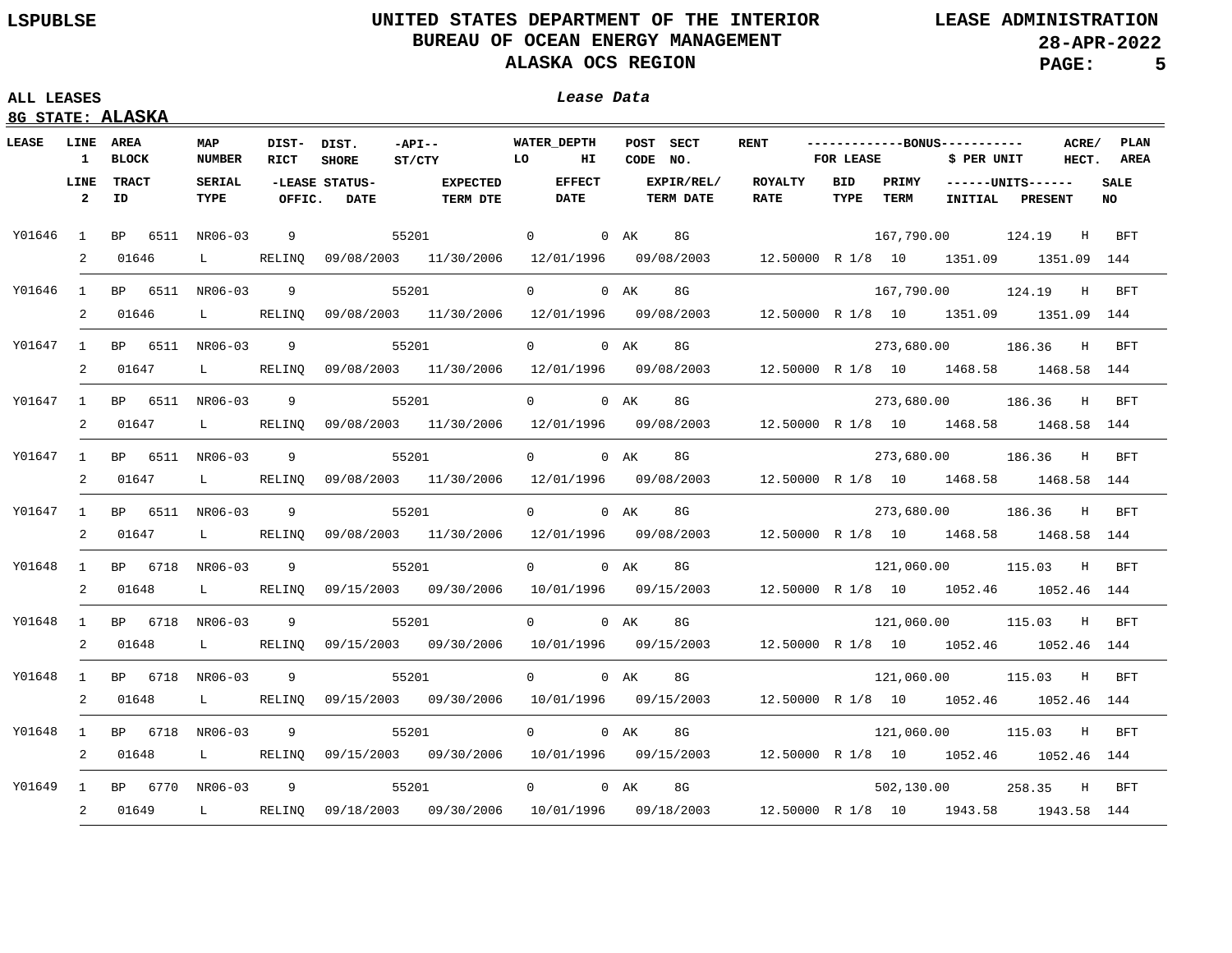## **ALL LEASES Lease Data**

| LEASE  | <b>LINE AREA</b><br>1  | <b>BLOCK</b>             | MAP<br><b>NUMBER</b>          | DIST- DIST.<br>RICT | <b>SHORE</b>                  | $-API --$<br>$\overline{L}$<br>ST/CTY                                                              |                   | <b>WATER DEPTH</b><br>POST SECT<br>ΗТ<br>CODE NO. |        | <b>RENT</b>                           | -------------BONUS-----------<br>FOR LEASE |             |               | ACRE/ PLAN<br>HECT. AREA<br>\$ PER UNIT |                                       |                   |
|--------|------------------------|--------------------------|-------------------------------|---------------------|-------------------------------|----------------------------------------------------------------------------------------------------|-------------------|---------------------------------------------------|--------|---------------------------------------|--------------------------------------------|-------------|---------------|-----------------------------------------|---------------------------------------|-------------------|
|        | LINE<br>$\overline{2}$ | <b>TRACT</b><br>ID       | <b>SERIAL</b><br>TYPE         | OFFIC.              | -LEASE STATUS-<br><b>DATE</b> | <b>EXPECTED</b><br>TERM DTE                                                                        |                   | <b>EFFECT</b><br>DATE                             |        | <b>EXPIR/REL/</b><br><b>TERM DATE</b> | <b>ROYALTY</b><br><b>RATE</b>              | BID<br>TYPE | PRIMY<br>TERM |                                         | ------UNITS------<br>INITIAL PRESENT  | <b>SALE</b><br>NO |
| Y01649 | $\mathbf{1}$           | BP 6770 NR06-03          |                               | 9                   |                               | 55201                                                                                              |                   | 0 0 AK                                            |        | 8G                                    |                                            |             |               |                                         | 502,130.00 258.35 H BFT               |                   |
|        | 2                      | 01649                    | $\mathbf{L}$ and $\mathbf{L}$ |                     |                               | RELINQ 09/18/2003 09/30/2006 10/01/1996 09/18/2003                                                 |                   |                                                   |        |                                       | 12.50000 R 1/8 10 1943.58 1943.58 144      |             |               |                                         |                                       |                   |
| Y01650 | $\mathbf{1}$           | BP 6819 NR06-03          |                               | 9                   |                               | 55201                                                                                              |                   | 0 0 AK                                            |        | 8G                                    |                                            |             |               |                                         | 10,611,680.00  4,940.27  H BFT        |                   |
|        | 2                      | 01650                    | $\mathbf{L}$ and $\mathbf{L}$ | SOP                 |                               | 01/13/2022 10/01/1996                                                                              |                   |                                                   |        |                                       | $12.50000 \R 1/8 10 2148.00 2148.00 144$   |             |               |                                         |                                       |                   |
| Y01650 | 1                      | BP 6819 NR06-03 9        |                               |                     | 55201                         |                                                                                                    |                   | 0 0 AK                                            |        | 8G                                    |                                            |             |               |                                         | 10,611,680.00  4,940.27 H             | BFT               |
|        | 2                      | 01650                    | $\mathbf{L}$ and $\mathbf{L}$ | SOP                 |                               | 01/13/2022                                                                                         |                   | 10/01/1996                                        |        |                                       |                                            |             |               |                                         | 12.50000 R 1/8 10 2148.00 2148.00 144 |                   |
| Y01650 |                        | 1 BP 6819 NR06-03 9      |                               |                     |                               | 55201                                                                                              |                   | 0 0 AK                                            |        | 8G                                    |                                            |             |               |                                         | 10,611,680.00  4,940.27  H            | BFT               |
|        | 2                      | 01650                    | $\mathbf{L}$ and $\mathbf{L}$ | SOP                 |                               | 01/13/2022                                                                                         |                   | 10/01/1996                                        |        |                                       |                                            |             |               |                                         | 12.50000 R 1/8 10 2148.00 2148.00 144 |                   |
| Y01650 |                        | 1 BP 6819 NR06-03 9      |                               |                     |                               | 55201                                                                                              |                   | 0 0 AK                                            |        | 8G                                    |                                            |             |               |                                         | 10,611,680.00  4,940.27  H            | BFT               |
|        |                        | 2 01650                  | $\mathbf{L}$ and $\mathbf{L}$ | SOP                 |                               | 01/13/2022                                                                                         |                   | 10/01/1996                                        |        |                                       |                                            |             |               |                                         | 12.50000 R 1/8 10 2148.00 2148.00 144 |                   |
|        |                        | Y01651 1 BP 6871 NR06-03 |                               | 9                   |                               | 55201                                                                                              |                   | $0$ 0 AK                                          |        | 8G                                    |                                            |             |               |                                         | 1,113.00 1,013.95 H                   | BFT               |
|        |                        | 2 01651                  | $\mathbf{L}$ and $\mathbf{L}$ | EXPIR               |                               | 09/30/2006 09/30/2006                                                                              |                   | 10/01/1996  09/30/2006                            |        |                                       |                                            |             |               |                                         | 12.50000 R 1/8 10 1.10 1.10 144       |                   |
|        |                        | Y01652 1 BP 6874 NR06-03 |                               | 9                   |                               | 55201                                                                                              |                   | $\overline{0}$                                    | 0 AK   | 8G                                    |                                            |             |               |                                         | 21,126.00 122.69 H                    | <b>BFT</b>        |
|        | $\overline{2}$         | 01652                    |                               |                     |                               | L RELINQ 08/06/2003 09/30/2006 10/01/1996 08/06/2003                                               |                   |                                                   |        |                                       |                                            |             |               |                                         | 12.50000 R 1/8 10 172.18 172.18 144   |                   |
| Y01652 | 1                      | BP 6874 NR06-03          |                               | 9                   |                               | 55201                                                                                              |                   | $0 \qquad \qquad$                                 | 0 AK   | 8G                                    |                                            |             |               |                                         | 21,126.00 122.69 H                    | BFT               |
|        | 2                      | 01652                    | L RELINQ                      |                     |                               | 08/06/2003 09/30/2006 10/01/1996 08/06/2003                                                        |                   |                                                   |        |                                       |                                            |             |               |                                         | 12.50000 R 1/8 10 172.18 172.18 144   |                   |
| Y01652 | 1                      | BP 6874 NR06-03          |                               | 9                   |                               | 55201                                                                                              | $0 \qquad \qquad$ |                                                   | $0$ AK | 8G                                    |                                            |             |               |                                         | 21,126.00 122.69 H                    | BFT               |
|        | 2                      | 01652                    |                               |                     |                               | L RELINQ 08/06/2003 09/30/2006 10/01/1996 08/06/2003 12.50000 R 1/8 10 172.18 172.18 144           |                   |                                                   |        |                                       |                                            |             |               |                                         |                                       |                   |
| Y01653 |                        | 1 FI 6802 NR06-04        |                               | -9                  |                               | 55171                                                                                              |                   | $\overline{0}$                                    | $0$ AK | 8G                                    |                                            |             |               | 66,486.00                               | 64.69 H                               | BFT               |
|        |                        | 2 01653                  |                               |                     |                               | L RELINQ 10/16/2002 10/31/2006 11/01/1996 10/16/2002 12.50000 R 1/8 10 1027.76 1027.76 144         |                   |                                                   |        |                                       |                                            |             |               |                                         |                                       |                   |
| Y01653 |                        | 1 FI 6802 NR06-04 9      |                               |                     |                               | 55171                                                                                              | $0 \qquad \qquad$ |                                                   | $0$ AK | 8G                                    |                                            |             |               |                                         | 66,486.00 64.69 H                     | BFT               |
|        |                        |                          |                               |                     |                               | 2 01653 L RELINQ 10/16/2002 10/31/2006 11/01/1996 10/16/2002 12.50000 R 1/8 10 1027.76 1027.76 144 |                   |                                                   |        |                                       |                                            |             |               |                                         |                                       |                   |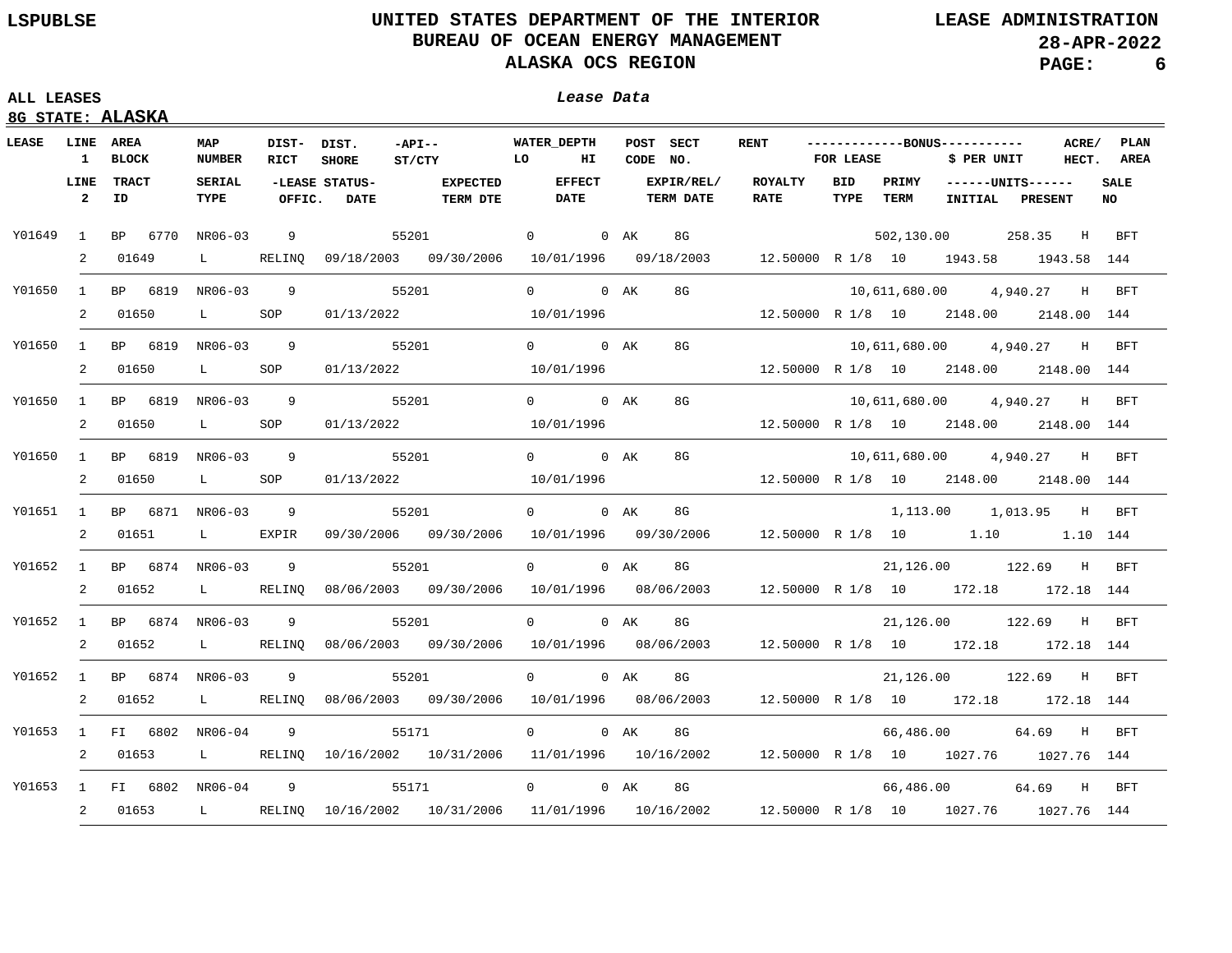|  | 8G STATE: ALASKA |
|--|------------------|

|          |                        | <b>LINE AREA</b>         | MAP                           |                | DIST- DIST.                   | $-API --$                                                                                           | <b>WATER DEPTH</b> |               |          | POST SECT                      | <b>RENT</b>                                                                 |                    |               | -------------BONUS-----------        |             | ACRE/       | <b>PLAN</b>        |
|----------|------------------------|--------------------------|-------------------------------|----------------|-------------------------------|-----------------------------------------------------------------------------------------------------|--------------------|---------------|----------|--------------------------------|-----------------------------------------------------------------------------|--------------------|---------------|--------------------------------------|-------------|-------------|--------------------|
|          | $\mathbf{1}$           | <b>BLOCK</b>             | <b>NUMBER</b>                 | RICT           | <b>SHORE</b>                  | $\overline{L}$<br>ST/CTY                                                                            |                    | HI            | CODE NO. |                                |                                                                             | FOR LEASE          |               | \$ PER UNIT                          |             |             | HECT. AREA         |
|          | LINE<br>$\overline{a}$ | <b>TRACT</b><br>ID       | <b>SERIAL</b><br>TYPE         | OFFIC.         | -LEASE STATUS-<br><b>DATE</b> | <b>EXPECTED</b><br><b>TERM DTE</b>                                                                  | <b>DATE</b>        | <b>EFFECT</b> |          | EXPIR/REL/<br><b>TERM DATE</b> | <b>ROYALTY</b><br><b>RATE</b>                                               | <b>BID</b><br>TYPE | PRIMY<br>TERM | ------UNITS------<br>INITIAL PRESENT |             |             | <b>SALE</b><br>NO. |
|          |                        |                          |                               |                |                               |                                                                                                     |                    |               |          |                                |                                                                             |                    |               |                                      |             |             |                    |
| Y01654 1 |                        | FI 6802 NR06-04          |                               | 9              | 55171                         |                                                                                                     | 0 0 AK             |               |          | 8G                             |                                                                             |                    |               | 5,687,00                             | 64.69 H BFT |             |                    |
|          | 2                      | 01654                    | $\mathbf{L}$ and $\mathbf{L}$ |                |                               | RELINQ 10/16/2002 10/31/2006 11/01/1996 10/16/2002 12.50000 R 1/8 10 87.91 87.91 144                |                    |               |          |                                |                                                                             |                    |               |                                      |             |             |                    |
|          |                        | Y01654 1 FI 6802 NR06-04 |                               | 9              |                               | 55171                                                                                               | $\Omega$           |               | $0$ AK   | 8G                             |                                                                             |                    |               | 5,687.00                             | 64.69       | $H$ and $H$ | BFT                |
|          | 2                      | 01654                    | $\mathbf{L}$ and $\mathbf{L}$ |                |                               | RELINQ 10/16/2002 10/31/2006 11/01/1996 10/16/2002 12.50000 R 1/8 10 87.91 87.91 144                |                    |               |          |                                |                                                                             |                    |               |                                      |             |             |                    |
|          |                        | Y01655 1 FI 6804 NR06-04 |                               | - 9            |                               | 55171                                                                                               | $\Omega$           |               | $0$ AK   | 8G                             |                                                                             |                    |               | 72,733.00                            | 64.69 H     |             | BFT                |
|          |                        | 2 01655                  | $\mathbf{L}$ and $\mathbf{L}$ | RELINO         |                               | 10/16/2002 10/31/2006 11/01/1996 10/16/2002 12.50000 R 1/8 10 1124.32 1124.32 144                   |                    |               |          |                                |                                                                             |                    |               |                                      |             |             |                    |
|          |                        | Y01656 1 FI 6805 NR06-04 |                               | 9              |                               | 55171                                                                                               | $\Omega$           |               | 0 AK     | 8G                             |                                                                             |                    |               | 80,887.00                            | 64.69 H     |             | BFT                |
|          | 2                      | 01656                    | $\mathbf{L}$ and $\mathbf{L}$ | RELINO         |                               | 10/16/2002 10/31/2006 11/01/1996 10/16/2002                                                         |                    |               |          |                                | 12.50000 R 1/8 10 1250.38 1250.38 144                                       |                    |               |                                      |             |             |                    |
|          |                        | Y01657 1 FI 6806         | NR06-04                       | -9             |                               | 55171                                                                                               | $\Omega$           |               | 0 AK     | 8G                             |                                                                             |                    |               | 152,136.00                           | 64.69       | H           | BFT                |
|          | 2                      | 01657                    | $\mathbf{L}$ and $\mathbf{L}$ | RELINO         |                               | $10/16/2002$ $10/31/2006$ $11/01/1996$ $10/16/2002$ $12.50000$ R $1/8$ 10 $2351.77$ $2351.77$ $144$ |                    |               |          |                                |                                                                             |                    |               |                                      |             |             |                    |
|          |                        | Y01657 1 FI 6806 NR06-04 |                               | - 9            |                               | 55171                                                                                               | $\Omega$           |               | $0$ AK   | 8G                             |                                                                             |                    |               | 152,136.00                           | 64.69 H     |             | BFT                |
|          | 2                      | 01657                    | $\mathbf{L}$ and $\mathbf{L}$ |                |                               | RELINQ 10/16/2002 10/31/2006 11/01/1996 10/16/2002 12.50000 R 1/8 10 2351.77 2351.77 144            |                    |               |          |                                |                                                                             |                    |               |                                      |             |             |                    |
|          |                        | Y01658 1 FI 6808 NR06-04 |                               | 9              |                               | 55171                                                                                               | $\Omega$           |               | $0$ AK   | 8G                             |                                                                             |                    |               | 130,317.00                           | 64.69 H     |             | BFT                |
|          | 2                      | 01658                    | $\mathbf{L}$ and $\mathbf{L}$ |                |                               | RELINQ 10/16/2002 10/31/2006 11/01/1996 10/16/2002 12.50000 R 1/8 10 2014.48 2014.48 144            |                    |               |          |                                |                                                                             |                    |               |                                      |             |             |                    |
| Y01659   |                        | 1 FI 6809 NR06-04        |                               | 9              |                               | 55171                                                                                               | $\Omega$           |               | 0 AK     | 8G                             |                                                                             |                    |               | 105,484.00                           | 64.69 H     |             | BFT                |
|          | 2                      | 01659                    | $\mathbf{L}$ and $\mathbf{L}$ |                |                               | RELINQ 10/16/2002 10/31/2006                                                                        |                    |               |          |                                | $11/01/1996$ $10/16/2002$ $12.50000$ R $1/8$ $10$ $1630.59$ $1630.59$ $144$ |                    |               |                                      |             |             |                    |
| Y01659   |                        | 1 FI 6809 NR06-04        |                               | 9              |                               | 55171                                                                                               | $\Omega$           |               | 0 AK     | 8G                             |                                                                             |                    |               | 105,484.00                           | 64.69       | $_{\rm H}$  | <b>BFT</b>         |
|          | 2                      | 01659                    | $\mathbf{L}$                  | RELINO         |                               | 10/16/2002  10/31/2006                                                                              |                    |               |          |                                | 11/01/1996  10/16/2002  12.50000  R  1/8  10  1630.59  1630.59  144         |                    |               |                                      |             |             |                    |
| Y01660   |                        | 1 FI 6856 NR06-04        |                               | $\overline{9}$ | 55171                         |                                                                                                     | $\overline{0}$     |               | 0 AK     | 8G                             |                                                                             |                    |               | 71,028.00                            | 64.69 H     |             | BFT                |
|          | 2                      | 01660                    | $\mathbf{L}$ and $\mathbf{L}$ | RELINO         |                               | 10/16/2002 10/31/2006 11/01/1996 10/16/2002 12.50000 R 1/8 10 1097.96 1097.96 144                   |                    |               |          |                                |                                                                             |                    |               |                                      |             |             |                    |
| Y01660   | 1                      | FI 6856 NR06-04          |                               | - 9            | 55171                         |                                                                                                     | $0 \qquad \qquad$  |               | 0 AK     | 8G                             |                                                                             |                    |               | 71,028.00                            | 64.69 H     |             | BFT                |
|          | 2                      | 01660                    |                               |                |                               | L RELINQ 10/16/2002 10/31/2006 11/01/1996 10/16/2002 12.50000 R 1/8 10 1097.96 1097.96 144          |                    |               |          |                                |                                                                             |                    |               |                                      |             |             |                    |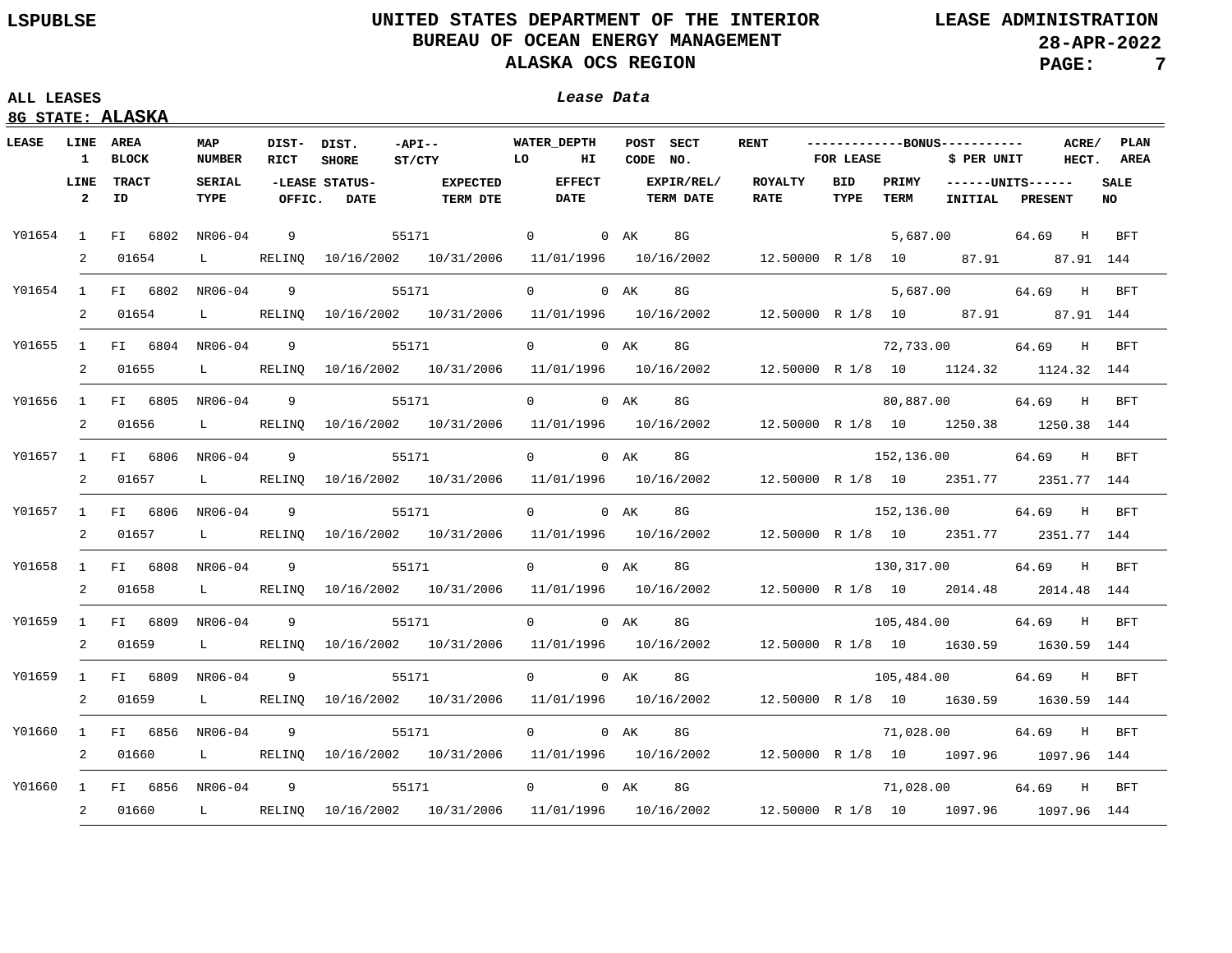# **LSPUBLSE UNITED STATES DEPARTMENT OF THE INTERIOR LEASE ADMINISTRATION**  BUREAU OF OCEAN ENERGY MANAGEMENT **28-APR-2022**<br>ALASKA OCS REGION **28-APR-2022 ALASKA OCS REGION**

| ------------ |  |  |  |
|--------------|--|--|--|
|              |  |  |  |
|              |  |  |  |
|              |  |  |  |

|                 |                        | 8G STATE: ALASKA         |                               |                     |                               |                                    |                                                                                                       |          |                                |                                                            |                    |               |                                              |                         |                    |
|-----------------|------------------------|--------------------------|-------------------------------|---------------------|-------------------------------|------------------------------------|-------------------------------------------------------------------------------------------------------|----------|--------------------------------|------------------------------------------------------------|--------------------|---------------|----------------------------------------------|-------------------------|--------------------|
| LEASE LINE AREA |                        | 1 BLOCK                  | MAP<br><b>NUMBER</b>          | DIST- DIST.<br>RICT | <b>SHORE</b>                  | $-API --$<br><b>TO</b><br>ST/CTY   | <b>WATER DEPTH</b><br>$H_{\rm{I}}$                                                                    | CODE NO. | POST SECT                      | <b>RENT</b>                                                | FOR LEASE          |               | -------------BONUS-----------<br>\$ PER UNIT | ACRE/                   | PLAN<br>HECT. AREA |
|                 | LINE<br>$\overline{2}$ | TRACT<br>ID              | <b>SERIAL</b><br>TYPE         | OFFIC.              | -LEASE STATUS-<br><b>DATE</b> | <b>EXPECTED</b><br><b>TERM DTE</b> | <b>EFFECT</b><br><b>DATE</b>                                                                          |          | EXPIR/REL/<br><b>TERM DATE</b> | ROYALTY<br><b>RATE</b>                                     | <b>BID</b><br>TYPE | PRIMY<br>TERM | ------UNITS------                            | INITIAL PRESENT         | <b>SALE</b><br>NO. |
| Y01660          |                        | 1 FI 6856                | NR06-04                       | 9                   | 55171                         |                                    | 0 0 AK                                                                                                |          | 8G                             |                                                            |                    |               | 71,028.00                                    | 64.69 H BFT             |                    |
|                 | 2                      | 01660                    | $L$ and $L$                   |                     |                               |                                    | RELINQ 10/16/2002 10/31/2006 11/01/1996 10/16/2002 12.50000 R 1/8 10 1097.96 1097.96 144              |          |                                |                                                            |                    |               |                                              |                         |                    |
| Y01661          |                        | 1 FI 6859                | NR06-04                       | 9                   |                               | 55171                              | 0 0 AK                                                                                                |          | 8G                             |                                                            |                    |               |                                              | 104,820.00 69.16 H BFT  |                    |
|                 | 2                      | 01661                    | $\mathbf{L}$ and $\mathbf{L}$ | EXPIR               |                               |                                    | $10/31/2006$ $10/31/2006$ $11/01/1996$ $10/31/2006$ $12.50000$ R $1/8$ $10$ $1515.55$ $1515.55$ $144$ |          |                                |                                                            |                    |               |                                              |                         |                    |
| Y01662          |                        | 1 FI 7066 NR06-04        |                               | 9                   |                               | 55171                              | $0$ 0 AK                                                                                              |          | 8G and the set of $\sim$       |                                                            |                    |               | 120,555.00                                   | 81.51 H                 | <b>BFT</b>         |
|                 |                        | 2 01662                  | $\mathbf{L}$ and $\mathbf{L}$ |                     |                               |                                    | RELINQ 11/30/2000 11/30/2006 12/01/1996 11/30/2000 12.50000 R 1/8 10 1478.96 1478.96 144              |          |                                |                                                            |                    |               |                                              |                         |                    |
| Y01662          |                        | 1 FI 7066 NR06-04        |                               | 9                   | 55171                         |                                    | 0 0 AK                                                                                                |          | 8G                             |                                                            |                    |               | 120,555.00                                   | 81.51 H BFT             |                    |
|                 | 2                      | 01662                    | $L$ and $L$                   |                     |                               | RELINQ 11/30/2000 11/30/2006       | 12/01/1996 11/30/2000 12.50000 R 1/8 10 1478.96 1478.96 144                                           |          |                                |                                                            |                    |               |                                              |                         |                    |
| Y01663          |                        | 1 FI 7066 NR06-04        |                               | $\overline{9}$      | 55171                         |                                    | 0 0 AK 8G                                                                                             |          |                                |                                                            |                    |               |                                              | 100,910.00 281.70 H     | <b>BFT</b>         |
|                 | 2                      | 01663                    | $\mathbf{L}$ and $\mathbf{L}$ |                     |                               | RELINQ 11/30/2000 11/30/2006       | 12/01/1996 11/30/2000 12.50000 R 1/8 10 358.22 358.22 144                                             |          |                                |                                                            |                    |               |                                              |                         |                    |
| Y01663          |                        | 1 FI 7066 NR06-04        |                               | $\overline{9}$      | 55171                         |                                    | 0 0 AK                                                                                                |          | 8G                             |                                                            |                    |               |                                              | 100,910.00 281.70 H BFT |                    |
|                 |                        | 2 01663                  |                               |                     |                               | L RELINO 11/30/2000 11/30/2006     | $12/01/1996$ $11/30/2000$ $12.50000$ R $1/8$ 10 $358.22$ 358.22 144                                   |          |                                |                                                            |                    |               |                                              |                         |                    |
| Y01664          |                        | 1 SE 6113 NO05-02        |                               | 9                   | 55220                         |                                    | 0 0 AK                                                                                                |          | 8G                             |                                                            |                    |               |                                              | 137,936.00 64.26 H COK  |                    |
|                 |                        | 2 01664                  | $\mathbf{L}$ and $\mathbf{L}$ |                     |                               | TERMIN 11/15/2010                  |                                                                                                       |          |                                | 08/01/1997 11/15/2010 12.50000 R 1/8 5 2146.54 2146.54 149 |                    |               |                                              |                         |                    |
|                 |                        | Y01664 1 SE 6113 NO05-02 |                               | 9                   |                               | 55220                              | 0 0 AK 8G                                                                                             |          |                                |                                                            |                    |               |                                              | 137,936.00 64.26 H COK  |                    |
|                 |                        | 2 01664                  | $\mathbf{L}$ and $\mathbf{L}$ | TERMIN              |                               | 11/15/2010                         |                                                                                                       |          |                                | 12.50000 R 1/8 5 2146.54 2146.54 149                       |                    |               |                                              |                         |                    |
| Y01665          |                        | 1 SE 6163 NO05-02        |                               | 9                   |                               | 55220                              | 0 0 AK 8G                                                                                             |          |                                |                                                            |                    |               | 116,029.00                                   | 64.26 H COK             |                    |
|                 |                        | 2 01665                  | $\mathbf{L}$ and $\mathbf{L}$ |                     | TERMIN 11/15/2010             |                                    |                                                                                                       |          |                                | 08/01/1997 11/15/2010 12.50000 R 1/8 5 1805.63 1805.63 149 |                    |               |                                              |                         |                    |
| Y01665          |                        | 1 SE 6163 NO05-02        |                               | 9                   |                               | 55220                              | 0 0 AK 8G                                                                                             |          |                                |                                                            |                    |               | 116,029.00                                   | 64.26 H COK             |                    |
|                 |                        | 2 01665                  | $\mathbf{L}$ and $\mathbf{L}$ |                     |                               | TERMIN 11/15/2010                  |                                                                                                       |          |                                | 08/01/1997 11/15/2010 12.50000 R 1/8 5 1805.63 1805.63 149 |                    |               |                                              |                         |                    |
| Y01668          |                        | 1 BP 6466 NR06-03        |                               | $\overline{9}$      |                               | 55201                              | 0 0 AK 8G                                                                                             |          |                                |                                                            |                    |               | 91,248.00                                    | 68.20 H BFT             |                    |
|                 |                        | 2 01668                  | $\mathbf{L}$ and $\mathbf{L}$ | EXPIR               |                               | 10/31/2008 10/31/2008              | 11/01/1998 10/31/2008 12.50000 R 1/8 10 1337.94 1337.94 170                                           |          |                                |                                                            |                    |               |                                              |                         |                    |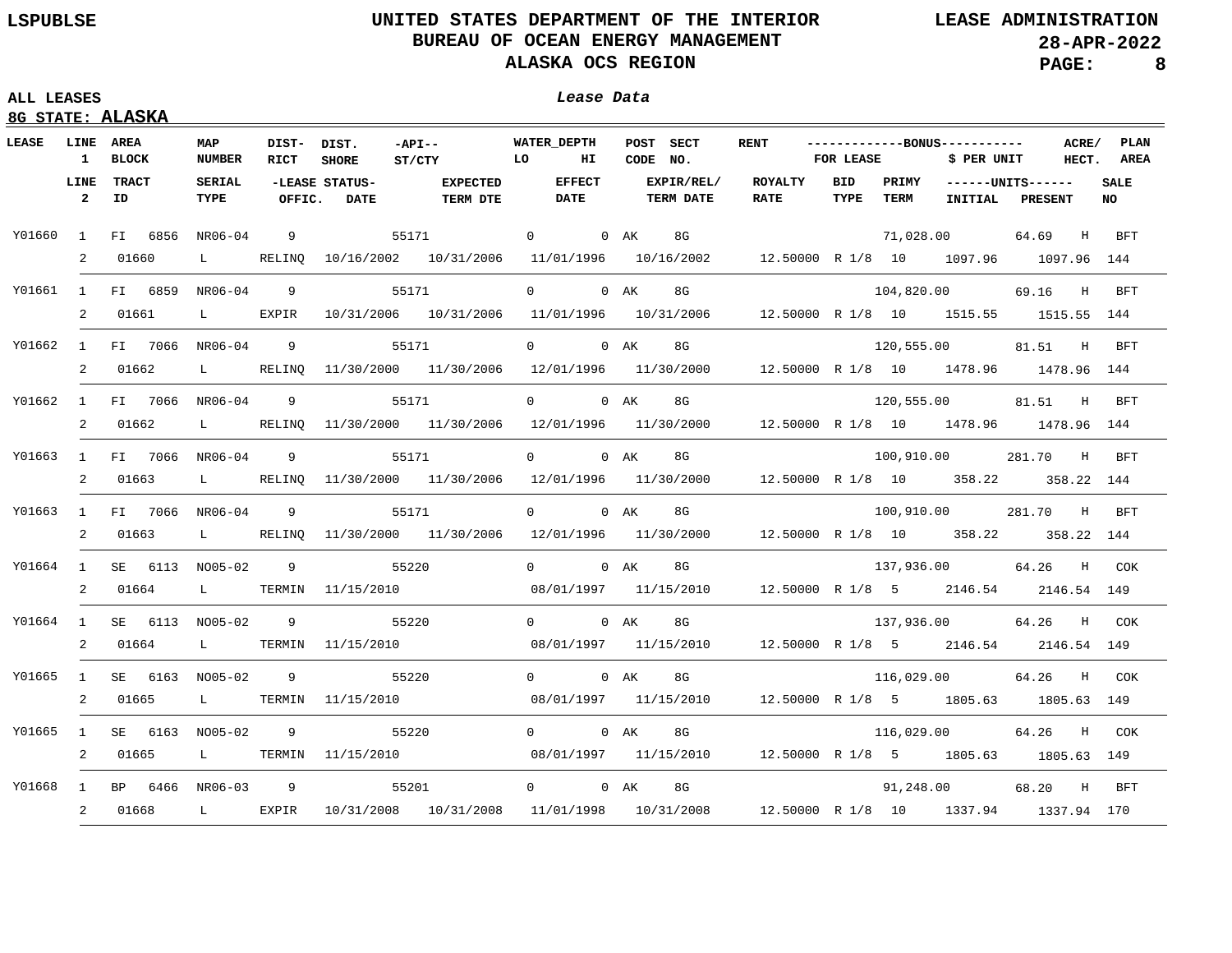|  | 8G STATE: ALASKA |
|--|------------------|
|  |                  |

| LEASE    | LINE AREA<br>$\mathbf{1}$ | <b>BLOCK</b>             | MAP<br><b>NUMBER</b>          | DIST- DIST.<br>RICT | <b>SHORE</b>                  | $-API --$<br><b>TO</b><br>ST/CTY                                                                  | <b>WATER DEPTH</b><br>$H_{\rm I}$ | POST SECT<br>CODE NO.          | <b>RENT</b>                                                                                                    | <b>FOR LEASE</b>   |      | -------------BONUS-----------<br>\$ PER UNIT |                                            | ACRE/ PLAN<br>HECT. AREA |
|----------|---------------------------|--------------------------|-------------------------------|---------------------|-------------------------------|---------------------------------------------------------------------------------------------------|-----------------------------------|--------------------------------|----------------------------------------------------------------------------------------------------------------|--------------------|------|----------------------------------------------|--------------------------------------------|--------------------------|
|          | LINE<br>$\overline{2}$    | <b>TRACT</b><br>ID       | <b>SERIAL</b><br>TYPE         | OFFIC.              | -LEASE STATUS-<br><b>DATE</b> | <b>EXPECTED</b><br><b>TERM DTE</b>                                                                | <b>EFFECT</b><br><b>DATE</b>      | EXPIR/REL/<br><b>TERM DATE</b> | ROYALTY<br>RATE                                                                                                | <b>BID</b><br>TYPE | TERM |                                              | PRIMY ------UNITS------<br>INITIAL PRESENT | <b>SALE</b><br>NO.       |
| Y01669 1 |                           | BP 6516 NR06-03          |                               | $\overline{9}$      |                               | 55201 0 0 AK                                                                                      |                                   |                                | 8G and the state of the state of the state of the state of the state of the state of the state of the state of |                    |      |                                              | 223,816.00 238.70 H BFT                    |                          |
|          | 2                         | 01669                    | $\mathbf{L}$ and $\mathbf{L}$ | EXPIR               |                               | 10/31/2008 10/31/2008 11/01/1998 10/31/2008 12.50000 R 1/8 10 937.65 937.65 170                   |                                   |                                |                                                                                                                |                    |      |                                              |                                            |                          |
| Y01670 1 |                           | BP 6517 NR06-03          |                               | 9                   | 55201                         |                                                                                                   | 0 0 AK                            | 8G                             |                                                                                                                |                    |      | 112,348.00 130.82                            |                                            | H BFT                    |
|          | 2                         | 01670                    | $\mathbf{L}$ and $\mathbf{L}$ | EXPIR               |                               | $10/31/2008$ $10/31/2008$ $11/01/1998$ $10/31/2008$ $12.50000$ R $1/8$ 10 $858.80$ $858.80$ $170$ |                                   |                                |                                                                                                                |                    |      |                                              |                                            |                          |
| Y01671 1 |                           | BP 6518 NR06-03          |                               | 9                   | 55201                         |                                                                                                   | 0 0 AK                            | 8G                             |                                                                                                                |                    |      |                                              | 120,131.00 65.10 H                         | BFT                      |
|          | 2                         | 01671                    | $\mathbf{L}$ and $\mathbf{L}$ | EXPIR               |                               | 10/31/2008 10/31/2008 11/01/1998 10/31/2008 12.50000 R 1/8 10 1845.32 1845.32 170                 |                                   |                                |                                                                                                                |                    |      |                                              |                                            |                          |
| Y01672 1 |                           | BP 6519 NR06-03          |                               | $\overline{9}$      |                               | 55201 200                                                                                         | 0 0 AK                            | 8G                             |                                                                                                                |                    |      | 97,264.00                                    | 65.10 H BFT                                |                          |
|          |                           | 2 01672                  | $\mathbf{L}$ and $\mathbf{L}$ | EXPIR               |                               | 10/31/2008 10/31/2008 11/01/1998 10/31/2008 12.50000 R 1/8 10 1494.06 1494.06 170                 |                                   |                                |                                                                                                                |                    |      |                                              |                                            |                          |
|          |                           | Y01673 1 BP 6562 NR06-03 |                               | -9                  |                               | 55201                                                                                             | $\Omega$                          | $0$ AK<br>8G                   |                                                                                                                |                    |      |                                              | 361,300.00 535.46 H                        | <b>BFT</b>               |
|          | 2                         | 01673                    | L RELINQ                      |                     |                               | 09/08/2003 10/31/2008 11/01/1998 09/08/2003 12.50000 R 1/8 10 674.75 674.75 170                   |                                   |                                |                                                                                                                |                    |      |                                              |                                            |                          |
| Y01673 1 |                           | BP 6562 NR06-03          |                               | -9                  |                               | 55201                                                                                             | 0 0 AK                            | 8G                             |                                                                                                                |                    |      | 361,300.00                                   | 535.46<br>H                                | BFT                      |
|          | 2                         | 01673                    | L RELINO                      |                     |                               | 09/08/2003 10/31/2008 11/01/1998 09/08/2003 12.50000 R 1/8 10 674.75 674.75 170                   |                                   |                                |                                                                                                                |                    |      |                                              |                                            |                          |
| Y01673 1 |                           | BP 6562 NR06-03          |                               | 9                   |                               | 55201                                                                                             | 0 0 AK                            | 8G                             |                                                                                                                |                    |      | 361,300.00                                   | 535.46 H                                   | BFT                      |
|          | 2                         | 01673                    | $\mathbf{L}$ and $\mathbf{L}$ | RELINO              |                               | 09/08/2003 10/31/2008 11/01/1998 09/08/2003 12.50000 R 1/8 10 674.75 674.75 170                   |                                   |                                |                                                                                                                |                    |      |                                              |                                            |                          |
| Y01673 1 |                           | BP 6562 NR06-03          |                               | 9                   |                               | 55201                                                                                             | 0 0 AK                            | 8G                             |                                                                                                                |                    |      |                                              | 361,300.00 535.46 H BFT                    |                          |
|          | 2                         | 01673                    | $\mathbf{L}$ and $\mathbf{L}$ | RELINO              |                               | 09/08/2003 10/31/2008 11/01/1998 09/08/2003 12.50000 R 1/8 10 674.75 674.75 170                   |                                   |                                |                                                                                                                |                    |      |                                              |                                            |                          |
| Y01674 1 |                           | BP 6568 NR06-03          |                               | 9                   | 55201                         |                                                                                                   | 0 0 AK                            | 8G                             |                                                                                                                |                    |      |                                              | 91,744.00 238.70 H                         | <b>BFT</b>               |
|          | 2                         | 01674                    | $\mathbf{L}$ and $\mathbf{L}$ | EXPIR               |                               | 10/31/2008 10/31/2008 11/01/1998 10/31/2008 12.50000 R 1/8 10 384.35 384.35 170                   |                                   |                                |                                                                                                                |                    |      |                                              |                                            |                          |
| Y01675 1 |                           | BP 6569 NR06-03          |                               | -9                  | 55201                         |                                                                                                   | 0 0 AK                            | 8G                             |                                                                                                                |                    |      |                                              | 544,362.00 238.70 H                        | <b>BFT</b>               |
|          | 2                         | 01675                    | $\mathbf{L}$ and $\mathbf{L}$ | EXPIR               |                               | 10/31/2008 10/31/2008 11/01/1998 10/31/2008 12.50000 R 1/8 10 2280.53 2280.53 170                 |                                   |                                |                                                                                                                |                    |      |                                              |                                            |                          |
| Y01676 1 |                           | BP 6570 NR06-03 9        |                               |                     |                               | 55201 0 0 AK                                                                                      |                                   | 8G and the set of $\sim$       |                                                                                                                |                    |      |                                              | 245,005.00 238.70 H BFT                    |                          |
|          | $\overline{2}$            | 01676                    | L EXPIR                       |                     |                               | 10/31/2008 10/31/2008 11/01/1998 10/31/2008 12.50000 R 1/8 10 1026.41 1026.41 170                 |                                   |                                |                                                                                                                |                    |      |                                              |                                            |                          |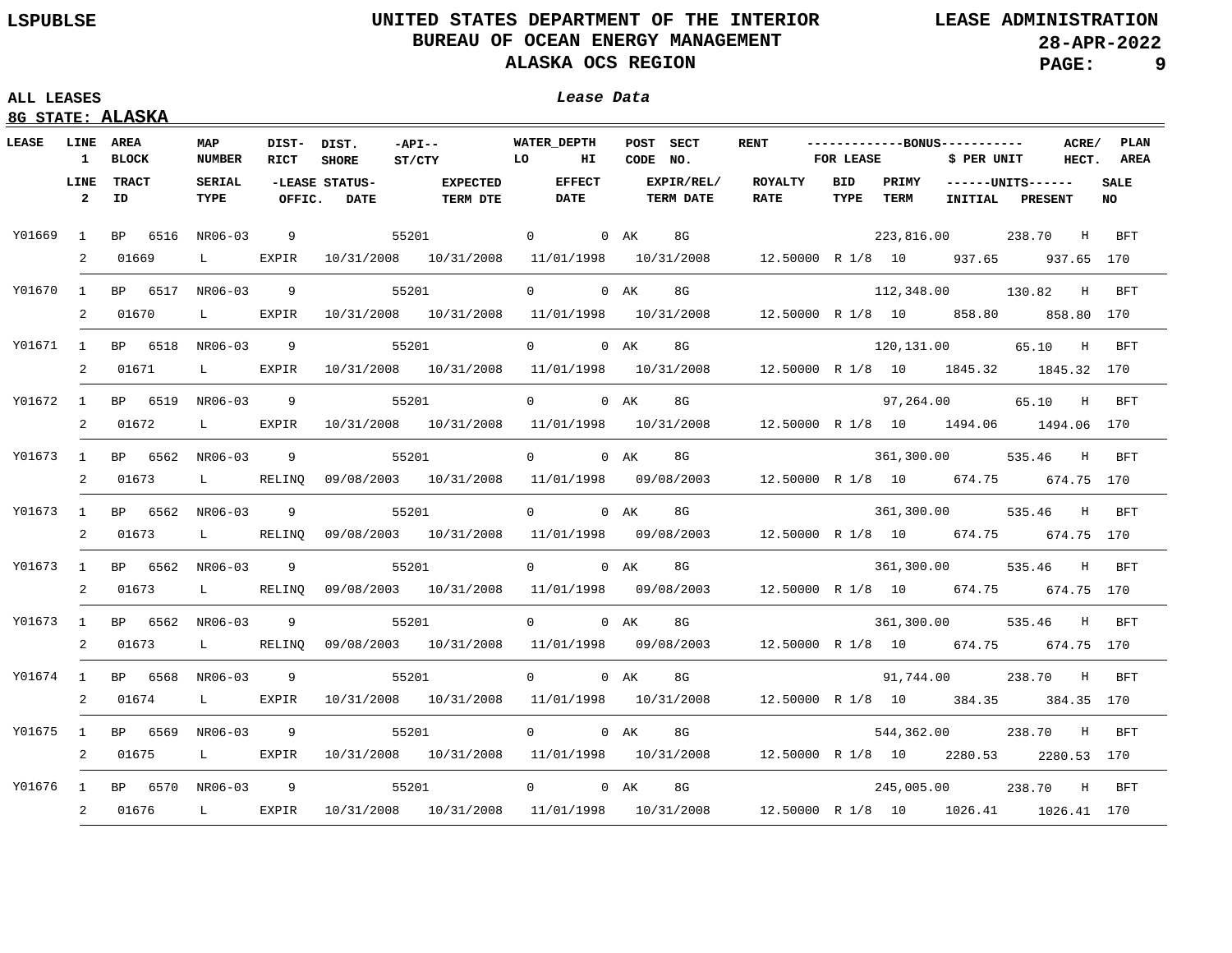| LEASE LINE AREA |                |                          | MAP                           | DIST- DIST.    |                               | $-API --$                                                                              | <b>WATER DEPTH</b>           | POST SECT                                                                                                                                                                                                                                   | <b>RENT</b>              |                    |               | -------------BONUS----------- |                                       | ACRE/<br><b>PLAN</b> |
|-----------------|----------------|--------------------------|-------------------------------|----------------|-------------------------------|----------------------------------------------------------------------------------------|------------------------------|---------------------------------------------------------------------------------------------------------------------------------------------------------------------------------------------------------------------------------------------|--------------------------|--------------------|---------------|-------------------------------|---------------------------------------|----------------------|
|                 |                | 1 BLOCK                  | <b>NUMBER</b>                 | <b>RICT</b>    | <b>SHORE</b>                  | ST/CTY LO                                                                              | НΙ                           | CODE NO.                                                                                                                                                                                                                                    |                          | FOR LEASE          |               | \$ PER UNIT                   |                                       | AREA<br>HECT.        |
|                 | $\overline{2}$ | LINE TRACT<br>ID         | <b>SERIAL</b><br>TYPE         | OFFIC.         | -LEASE STATUS-<br><b>DATE</b> | <b>EXPECTED</b><br>TERM DTE                                                            | <b>EFFECT</b><br><b>DATE</b> | EXPIR/REL/<br><b>TERM DATE</b>                                                                                                                                                                                                              | ROYALTY<br><b>RATE</b>   | <b>BID</b><br>TYPE | PRIMY<br>TERM |                               | $---UNITS---$<br>INITIAL PRESENT      | SALE<br><b>NO</b>    |
| Y01677 1        |                | BP 6613 NR06-03          |                               | 9              |                               | 55201 200                                                                              | $0$ 0 AK                     | 8G and the set of $\sim$                                                                                                                                                                                                                    |                          |                    |               |                               | 11,620.00  1,202.55  H BFT            |                      |
|                 | 2              | 01677                    | $\mathbf{L}$ and $\mathbf{L}$ |                |                               | RELINQ 08/06/2003 08/31/2008 09/01/1998 08/06/2003 12.50000 R 1/8 10 9.66 9.66 170     |                              |                                                                                                                                                                                                                                             |                          |                    |               |                               |                                       |                      |
|                 |                | Y01677 1 BP 6613 NR06-03 |                               | 9              | 55201                         |                                                                                        | 0 0 AK                       | 8G                                                                                                                                                                                                                                          |                          |                    |               |                               | 11,620.00  1,202.55  H BFT            |                      |
|                 | $\overline{a}$ | 01677                    | $\mathbf{L}$ and $\mathbf{L}$ |                |                               | RELINQ 08/06/2003 08/31/2008                                                           |                              | 09/01/1998  08/06/2003  12.50000 R  1/8  10  9.66                                                                                                                                                                                           |                          |                    |               |                               |                                       | 9.66 170             |
| Y01678          | $\mathbf{1}$   | BP 6618 NR06-03          |                               | 9              | 55201                         |                                                                                        | 0 0 AK                       | 8G and the set of the set of the set of the set of the set of the set of the set of the set of the set of the<br>Set of the set of the set of the set of the set of the set of the set of the set of the set of the set of the<br>S         |                          |                    |               |                               | 9,118.00 84.39 H BFT                  |                      |
|                 | 2              | 01678                    | $\mathbf{L}$ and $\mathbf{L}$ | EXPIR          |                               | 10/31/2008 10/31/2008                                                                  |                              | $11/01/1998$ $10/31/2008$ $12.50000$ R $1/8$ 10 $108.04$ $108.04$ 170                                                                                                                                                                       |                          |                    |               |                               |                                       |                      |
| Y01679          |                | 1 BP 6619 NR06-03        |                               | $\overline{9}$ |                               | 55201                                                                                  | 0 0 AK                       | 8G                                                                                                                                                                                                                                          |                          |                    |               |                               | 172,420.00 77.22 H BFT                |                      |
|                 | 2              | 01679                    | $\mathbf{L}$                  | EXPIR          |                               | 10/31/2008 10/31/2008                                                                  |                              | $11/01/1998$ $10/31/2008$ $12.50000$ R $1/8$ 10 $2232.87$ $2232.87$ 170                                                                                                                                                                     |                          |                    |               |                               |                                       |                      |
| Y01680          | 1              | BP 6620 NR06-03          |                               | 9              |                               | 55201                                                                                  | $0$ 0 AK                     | 8G                                                                                                                                                                                                                                          |                          |                    |               |                               | 427,787.00 238.70 H BFT               |                      |
|                 | 2              | 01680                    | $\mathbf{L}$ and $\mathbf{L}$ | EXPIR          |                               | 10/31/2008 10/31/2008 11/01/1998 10/31/2008 12.50000 R 1/8 10 1792.15 1792.15 170      |                              |                                                                                                                                                                                                                                             |                          |                    |               |                               |                                       |                      |
| Y01681          | 1              | BP 6621 NR06-03          |                               | 9              |                               | 55201                                                                                  | $0 \qquad \qquad$            | 0 AK<br>8G and the set of the set of the set of the set of the set of the set of the set of the set of the set of the<br>Set of the set of the set of the set of the set of the set of the set of the set of the set of the set of the<br>S |                          |                    |               |                               | 236,354.00 124.00 H BFT               |                      |
|                 | 2              | 01681                    | $\mathbf{L}$ and $\mathbf{L}$ | EXPIR          |                               | 10/31/2008 10/31/2008 11/01/1998 10/31/2008 12.50000 R 1/8 10 1906.07 1906.07 170      |                              |                                                                                                                                                                                                                                             |                          |                    |               |                               |                                       |                      |
| Y01681          | 1              | BP 6621 NR06-03          |                               | -9             | 55201                         |                                                                                        | $\overline{0}$               | 8G and the set of $\sim$<br>$0$ AK                                                                                                                                                                                                          |                          |                    |               |                               | 236,354.00 124.00 H BFT               |                      |
|                 | 2              | 01681 L EXPIR            |                               |                |                               | 10/31/2008  10/31/2008                                                                 |                              | $11/01/1998$ $10/31/2008$ $12.50000$ R $1/8$ 10 $1906.07$ 1906.07 170                                                                                                                                                                       |                          |                    |               |                               |                                       |                      |
| Y01682          | $\mathbf{1}$   | BP 6622 NR06-03          |                               | -9             | 55201                         |                                                                                        | $0 \qquad \qquad$            | 0 AK<br>8G                                                                                                                                                                                                                                  |                          |                    |               |                               |                                       |                      |
|                 |                | 2 01682                  | $\mathbf{L}$ and $\mathbf{L}$ | EXPIR          |                               | 10/31/2008 10/31/2008                                                                  |                              | $11/01/1998$ $10/31/2008$ $12.50000$ R $1/8$ 10 $2043.75$ $2043.75$ 170                                                                                                                                                                     |                          |                    |               |                               |                                       |                      |
| Y01684          |                | 1 BP 6668 NR06-03        |                               | 9              |                               | 55201                                                                                  | 0 0 AK                       | 8G                                                                                                                                                                                                                                          |                          |                    |               |                               | 191,737.00 301.47 H BFT               |                      |
|                 | $\overline{2}$ | 01684                    | $\mathbf{L}$ and $\mathbf{L}$ | RELINO         |                               | 08/06/2003 11/30/2008 12/01/1998 08/06/2003                                            |                              |                                                                                                                                                                                                                                             | 12.50000 R 1/8 10 636.00 |                    |               |                               |                                       | 636.00 170           |
|                 |                | Y01684 1 BP 6668 NR06-03 |                               | 9              | 55201                         |                                                                                        | 0 0 AK                       | 8G                                                                                                                                                                                                                                          |                          |                    |               |                               | 191,737.00 301.47 H                   | BFT                  |
|                 | $\overline{2}$ | 01684                    | $\mathbf{L}$ and $\mathbf{L}$ |                |                               | RELINO 08/06/2003 11/30/2008 12/01/1998 08/06/2003 12.50000 R 1/8 10 636.00 636.00 170 |                              |                                                                                                                                                                                                                                             |                          |                    |               |                               |                                       |                      |
|                 |                | Y01685 1 BP 6669 NR06-03 |                               | 9              | 55201                         |                                                                                        | 0 0 AK                       | 8G                                                                                                                                                                                                                                          |                          |                    |               |                               | 911,922.00 451.12 H BFT               |                      |
|                 |                | 2 01685                  |                               |                | L REJECT 10/21/1998           |                                                                                        |                              |                                                                                                                                                                                                                                             |                          |                    |               |                               | 12.50000 R 1/8 10 2021.46 2021.46 170 |                      |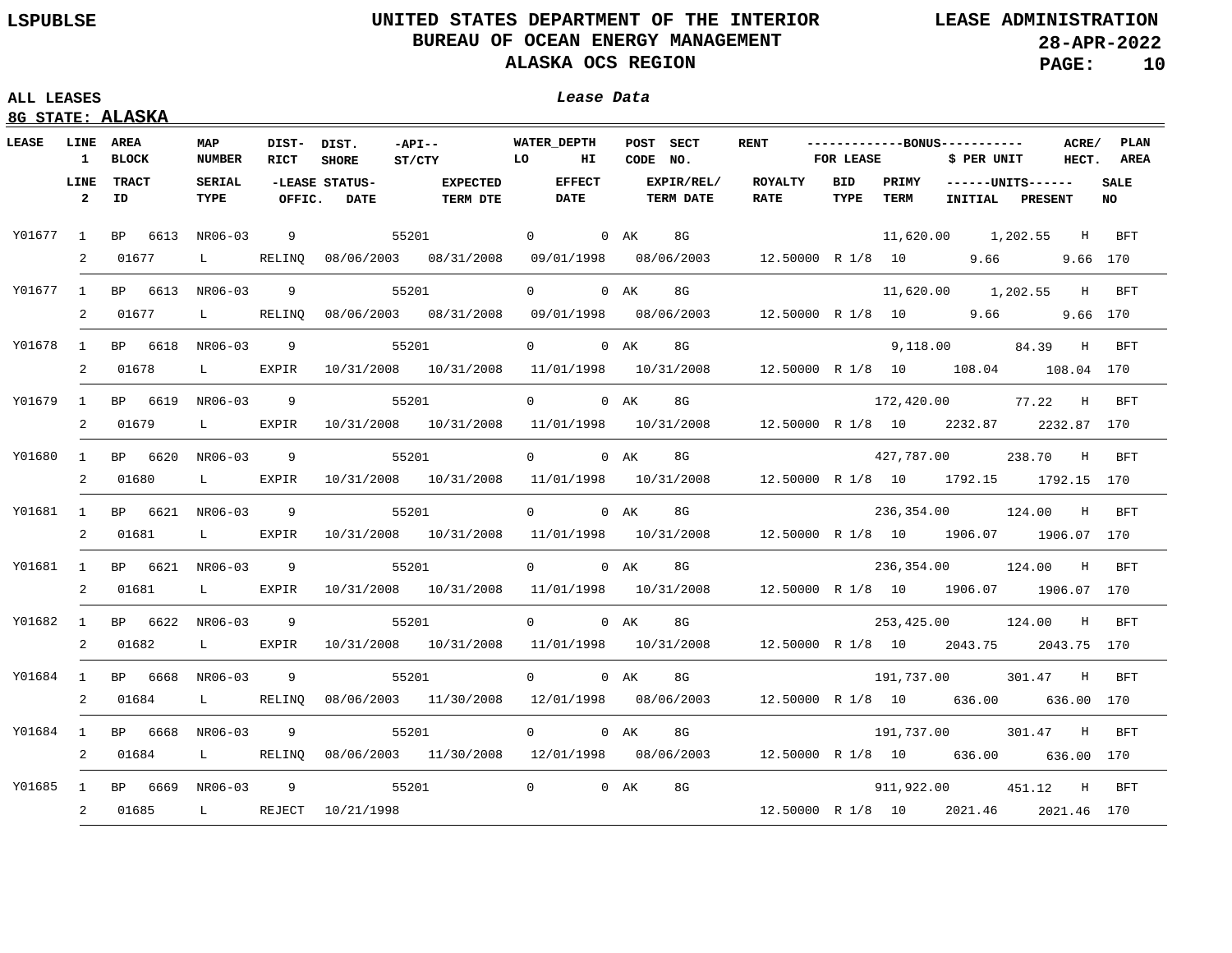## **ALL LEASES Lease Data**

| LEASE    |                      | <u>8G STATE: ALASAA</u><br><b>LINE AREA</b> |                               |                            |                               |                                                                                                  |                |                                 |        |                                |                                                                     |      |                  | -------------BONUS----------- |                                            |       |                    |
|----------|----------------------|---------------------------------------------|-------------------------------|----------------------------|-------------------------------|--------------------------------------------------------------------------------------------------|----------------|---------------------------------|--------|--------------------------------|---------------------------------------------------------------------|------|------------------|-------------------------------|--------------------------------------------|-------|--------------------|
|          |                      | 1 BLOCK                                     | MAP<br><b>NUMBER</b>          | DIST- DIST.<br><b>RICT</b> | <b>SHORE</b>                  | $-API--$<br>ST/CTY                                                                               | LO             | <b>WATER DEPTH</b><br><b>HI</b> |        | POST SECT<br>CODE NO.          | <b>RENT</b>                                                         |      | <b>FOR LEASE</b> | \$ PER UNIT                   |                                            | ACRE/ | PLAN<br>HECT. AREA |
|          | LINE<br>$\mathbf{2}$ | <b>TRACT</b><br>ID                          | <b>SERIAL</b><br>TYPE         | OFFIC.                     | -LEASE STATUS-<br><b>DATE</b> | <b>EXPECTED</b><br>TERM DTE                                                                      |                | <b>EFFECT</b><br><b>DATE</b>    |        | EXPIR/REL/<br><b>TERM DATE</b> | ROYALTY BID<br><b>RATE</b>                                          | TYPE | TERM             |                               | PRIMY ------UNITS------<br>INITIAL PRESENT |       | <b>SALE</b><br>NO  |
| Y01685 1 |                      | BP 6669                                     | NR06-03                       | 9                          | 55201                         |                                                                                                  | $\overline{0}$ |                                 | $0$ AK | 8G                             |                                                                     |      |                  |                               | 911,922.00 451.12 H BFT                    |       |                    |
|          | 2                    | 01685                                       | $\mathbf{L}$ and $\mathbf{L}$ |                            | REJECT 10/21/1998             |                                                                                                  |                |                                 |        |                                | 12.50000 R 1/8 10 2021.46 2021.46 170                               |      |                  |                               |                                            |       |                    |
| Y01685   | $\mathbf{1}$         | BP 6669                                     | NR06-03                       | 9                          | 55201                         |                                                                                                  | $\Omega$       |                                 | $0$ AK | 8G                             |                                                                     |      |                  |                               | 911,922.00  451.12  H BFT                  |       |                    |
|          | 2                    | 01685                                       |                               |                            | L REJECT 10/21/1998           |                                                                                                  |                |                                 |        |                                | 12.50000 R 1/8 10 2021.46 2021.46 170                               |      |                  |                               |                                            |       |                    |
| Y01686   | $\mathbf{1}$         |                                             | BP 6673 NR06-03               | $\overline{9}$             | 55201                         |                                                                                                  |                | $\Omega$ and $\Omega$           | $0$ AK | 8G                             |                                                                     |      |                  |                               | 523,051.00 253.75 H BFT                    |       |                    |
|          | 2                    | 01686                                       |                               |                            |                               | L RELINQ 12/29/2000 10/31/2008 11/01/1998 12/29/2000 12.50000 R 1/8 10 2061.32 2061.32 170       |                |                                 |        |                                |                                                                     |      |                  |                               |                                            |       |                    |
| Y01689   | $\mathbf{1}$         |                                             | BP 6720 NR06-03               | $\overline{9}$             | 55201                         |                                                                                                  |                | $0 \qquad \qquad$               | 0 AK   | 8G                             |                                                                     |      |                  |                               | 32,180.00 225.33 H BFT                     |       |                    |
|          | 2                    | 01689                                       |                               |                            |                               | L RELINQ 08/06/2003 11/30/2008 12/01/1998 08/06/2003 12.50000 R 1/8 10 142.81 142.81 170         |                |                                 |        |                                |                                                                     |      |                  |                               |                                            |       |                    |
| Y01691   |                      |                                             | 1 FI 6753 NR06-04             | $\overline{9}$             | 55171                         |                                                                                                  |                | 0 0 AK                          |        | 8G                             |                                                                     |      |                  |                               | 171,300.00 85.07 H BFT                     |       |                    |
|          | 2                    |                                             |                               |                            |                               | 01691 L RELINQ 10/16/2002 10/31/2008 11/01/1998 10/16/2002 12.50000 R 1/8 10 2013.65 2013.65 170 |                |                                 |        |                                |                                                                     |      |                  |                               |                                            |       |                    |
|          |                      |                                             | Y01693 1 FI 6754 NR06-04      | $\overline{9}$             |                               | 55171                                                                                            |                | $\Omega$                        | $0$ AK | 8G                             |                                                                     |      |                  |                               | 132,300.00 86.06 H BFT                     |       |                    |
|          |                      | 2 01693                                     |                               |                            |                               | L RELINQ 10/16/2002 10/31/2008 11/01/1998 10/16/2002 12.50000 R 1/8 10 1537.33 1537.33 170       |                |                                 |        |                                |                                                                     |      |                  |                               |                                            |       |                    |
|          |                      |                                             | Y01701 1 HB 6419 NR05-04      | $\overline{9}$             |                               | 55231                                                                                            |                | 0 0 AK                          |        | 8G                             | 7.50                                                                |      |                  |                               | 142,225.00 61.73 H BFT                     |       |                    |
|          |                      | 2 01701                                     | $\mathbf{L}$ and $\mathbf{L}$ | EXPIR                      |                               | $11/30/2013$ $11/30/2013$ $12/01/2003$ $11/30/2013$ $12.50000$ RS A3 10 $2304.00$ $2304.00$ 186  |                |                                 |        |                                |                                                                     |      |                  |                               |                                            |       |                    |
|          |                      |                                             | Y01702 1 HB 6420 NR05-04      | $\overline{9}$             |                               | 55231                                                                                            |                | $0 \qquad \qquad$               | 0 AK   | 8G                             | 7.50                                                                |      |                  |                               | 200,701.00 87.11 H                         |       | BFT                |
|          |                      | 2 01702                                     |                               | L EXPIR                    |                               | $11/30/2013$ $11/30/2013$ $12/01/2003$ $11/30/2013$                                              |                |                                 |        |                                | 12.50000 RS A3 10 2304.00 2304.00 186                               |      |                  |                               |                                            |       |                    |
| Y01703 1 |                      |                                             | HB  6421  NR05-04             | 9                          |                               | 55231                                                                                            |                | $\overline{0}$                  | $0$ AK | 8G                             | 7.50                                                                |      |                  |                               | 328,177.00 148.27 H                        |       | <b>BFT</b>         |
|          |                      | 2 01703                                     |                               | L EXPIR                    | 04/03/2022                    |                                                                                                  |                | 12/01/2003  04/03/2022          |        |                                | 12.50000 RS A3 10 2213.38 2213.38 186                               |      |                  |                               |                                            |       |                    |
|          |                      |                                             | Y01704 1 BP 6352 NR06-03      | $\overline{9}$             |                               | 55201                                                                                            |                | 0 0 AK                          |        | 8G                             | 7.50                                                                |      |                  |                               | 238,625.00 103.57 H                        |       | <b>BFT</b>         |
|          |                      | 2 01704                                     |                               | L EXPIR                    | 04/03/2022                    |                                                                                                  |                |                                 |        |                                | 12/01/2003  04/03/2022  12.50000  RS  A3  10  2304.00  2304.00  186 |      |                  |                               |                                            |       |                    |
| Y01705 1 |                      |                                             | BP 6402 NR06-03 9             |                            |                               | 55201                                                                                            |                | $\overline{0}$                  | $0$ AK | 8G                             | 7.50                                                                |      |                  |                               | 156,574.00 105.57 H                        |       | BFT                |
|          |                      | 2 01705                                     | L EXPIR                       |                            |                               | $04/03/2022$ $12/01/2003$ $04/03/2022$ $12.50000$ RS A2 10 $1483.13$ $1483.13$ 186               |                |                                 |        |                                |                                                                     |      |                  |                               |                                            |       |                    |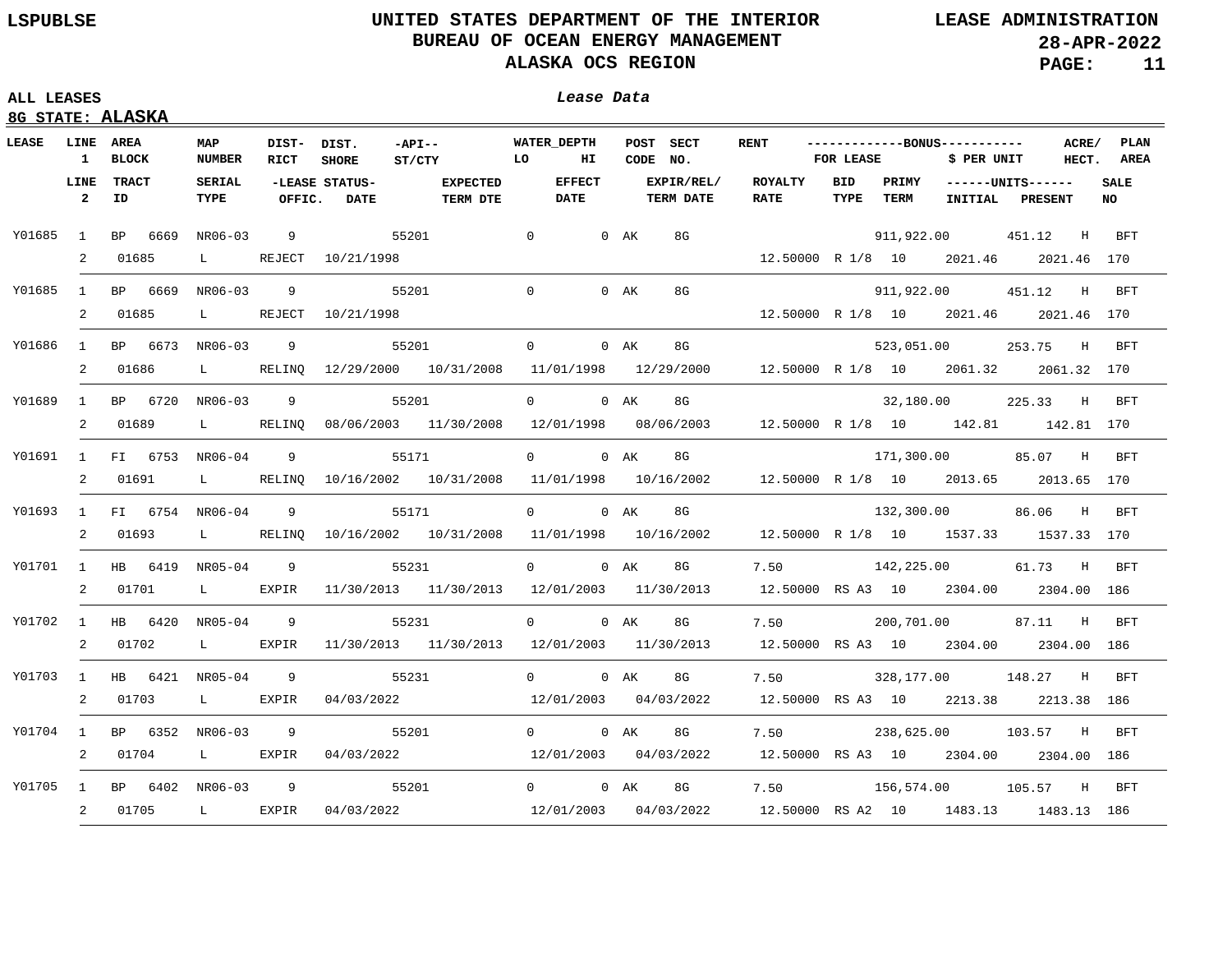| LEASE  | <b>LINE AREA</b>       |                   | MAP                           | DIST- DIST.    |                               | $-API --$                                                                                  | <b>WATER DEPTH</b>           |    |          | POST SECT                      | <b>RENT</b>                           |             |                      | ------------BONUS-----------          |                                  | ACRE/ | <b>PLAN</b> |
|--------|------------------------|-------------------|-------------------------------|----------------|-------------------------------|--------------------------------------------------------------------------------------------|------------------------------|----|----------|--------------------------------|---------------------------------------|-------------|----------------------|---------------------------------------|----------------------------------|-------|-------------|
|        |                        | 1 BLOCK           | <b>NUMBER</b>                 | RICT           | <b>SHORE</b>                  | $\overline{L}$ $\overline{L}$ $\overline{C}$<br>ST/CTY                                     |                              | НΙ | CODE NO. |                                |                                       | FOR LEASE   |                      | \$ PER UNIT                           |                                  | HECT. | AREA        |
|        | LINE<br>$\overline{2}$ | TRACT<br>ID       | <b>SERIAL</b><br>TYPE         | OFFIC.         | -LEASE STATUS-<br><b>DATE</b> | <b>EXPECTED</b><br><b>TERM DTE</b>                                                         | <b>EFFECT</b><br><b>DATE</b> |    |          | EXPIR/REL/<br><b>TERM DATE</b> | <b>ROYALTY</b><br><b>RATE</b>         | BID<br>TYPE | PRIMY<br><b>TERM</b> |                                       | $---UNITS---$<br>INITIAL PRESENT |       | SALE<br>NO  |
| Y01705 | 1                      | BP 6402 NR06-03   |                               |                | 9 55201                       |                                                                                            | $\overline{0}$               |    | 0 AK     | 8G                             | 7.50                                  |             |                      | 156,574.00 105.57 H BFT               |                                  |       |             |
|        | 2                      | 01705             | $\mathbf{L}$ and $\mathbf{L}$ | EXPIR          | 04/03/2022                    |                                                                                            | 12/01/2003 04/03/2022        |    |          |                                |                                       |             |                      | 12.50000 RS A2 10 1483.13 1483.13 186 |                                  |       |             |
| Y01706 |                        | 1 BP 6408 NR06-03 |                               | 9              |                               | 55201                                                                                      | 0 0 AK                       |    |          | 8G                             | 7.50                                  |             |                      | 646,800.00 326.83 H BFT               |                                  |       |             |
|        | 2                      | 01706             | $\mathbf{L}$                  |                |                               | RELINQ 11/16/2010 11/30/2013 12/01/2003 11/16/2010                                         |                              |    |          |                                |                                       |             |                      | 12.50000 RS A3 10 1979.03 1979.03 186 |                                  |       |             |
| Y01706 |                        | 1 BP 6408 NR06-03 |                               | 9              | 55201                         |                                                                                            | $0 \qquad \qquad$            |    | $0$ AK   | 8G                             | 7.50                                  |             |                      | 646,800.00 326.83 H BFT               |                                  |       |             |
|        | 2                      | 01706             | $\mathbf{L}$                  | RELINQ         |                               | $11/16/2010$ $11/30/2013$ $12/01/2003$ $11/16/2010$                                        |                              |    |          |                                |                                       |             |                      | 12.50000 RS A3 10 1979.03 1979.03 186 |                                  |       |             |
| Y01707 | 1                      | BP 6456           | NR06-03                       | 9              |                               | 55201                                                                                      | $0 \qquad \qquad$            |    | 0 AK     | 8G                             |                                       |             |                      | 7.50 2,151,600.00 1,144.07 H          |                                  |       | BFT         |
|        | 2                      | 01707             | $\mathbf{L}$ and $\mathbf{L}$ | RELINO         |                               | 11/16/2010 11/30/2013 12/01/2003 11/16/2010                                                |                              |    |          |                                |                                       |             |                      | 12.50000 RS A3 10 1880.66 1880.66 186 |                                  |       |             |
| Y01707 | $\mathbf{1}$           | BP 6456           | NR06-03                       | -9             |                               | 55201                                                                                      | $\Omega$                     |    | $0$ AK   | 8G                             |                                       |             |                      | 7.50 2,151,600.00 1,144.07 H BFT      |                                  |       |             |
|        | 2                      | 01707             | L RELINO                      |                |                               | 11/16/2010 11/30/2013 12/01/2003 11/16/2010                                                |                              |    |          |                                |                                       |             |                      | 12.50000 RS A3 10 1880.66 1880.66 186 |                                  |       |             |
| Y01707 | $\mathbf{1}$           | BP 6456 NR06-03   |                               | - 9            |                               | 55201                                                                                      | $0 \qquad \qquad$            |    | 0 AK     | 8G                             |                                       |             |                      | 7.50 2,151,600.00 1,144.07 H BFT      |                                  |       |             |
|        | 2                      | 01707             | $\mathbf{L}$ and $\mathbf{L}$ | RELINO         |                               | 11/16/2010 11/30/2013 12/01/2003 11/16/2010                                                |                              |    |          |                                |                                       |             |                      | 12.50000 RS A3 10 1880.66 1880.66 186 |                                  |       |             |
| Y01708 | $\mathbf{1}$           | BP 6459 NR06-03   |                               | 9              |                               | 55201                                                                                      | $\overline{0}$               |    | 0 AK     | 8G                             |                                       |             |                      | 7.50 1,201,600.00 537.57 H            |                                  |       | BFT         |
|        | 2                      | 01708             | $\mathbf{L}$ and $\mathbf{L}$ | RELINO         |                               | $11/16/2010$ $11/30/2013$ $12/01/2003$ $11/16/2010$                                        |                              |    |          |                                |                                       |             |                      | 12.50000 RS A3 10 2235.25 2235.25 186 |                                  |       |             |
| Y01709 |                        | 1 BP 6671 NR06-03 |                               | 9              |                               | 55201                                                                                      | $0 \qquad \qquad$            |    | $0$ AK   | 8G                             | 7.50                                  |             |                      | 88,932.00                             | 58.54 H BFT                      |       |             |
|        | 2                      | 01709             | $\mathbf{L}$ and $\mathbf{L}$ |                |                               | RELINQ 12/22/2008 12/31/2013 01/01/2004 12/22/2008                                         |                              |    |          |                                |                                       |             |                      | 12.50000 RS A2 10 1519.24 1519.24 186 |                                  |       |             |
| Y01709 | 1                      | BP 6671 NR06-03   |                               | 9              |                               | 55201                                                                                      | $\overline{0}$               |    | $0$ AK   | 8G                             | 7.50                                  |             |                      | 88,932.00                             | 58.54 H                          |       | BFT         |
|        | 2                      | 01709             | $\mathbf{L}$ and $\mathbf{L}$ | RELINO         |                               | 12/22/2008 12/31/2013 01/01/2004 12/22/2008                                                |                              |    |          |                                |                                       |             |                      | 12.50000 RS A2 10 1519.24 1519.24 186 |                                  |       |             |
| Y01710 | 1                      | BP 6673 NR06-03   |                               | 9              |                               | 55201                                                                                      | $0 \qquad \qquad$            |    | 0 AK     | 8G                             | 7.50                                  |             |                      | 188,986.00                            | 82.03 H                          |       | <b>BFT</b>  |
|        | 2                      | 01710             | $\mathbf{L}$ and $\mathbf{L}$ |                |                               | RELINQ 12/22/2008 12/31/2013 01/01/2004 12/22/2008                                         |                              |    |          |                                | 12.50000 RS A3 10 2304.00 2304.00 186 |             |                      |                                       |                                  |       |             |
| Y01721 |                        | 1 DI 6961 NR05-01 |                               | $\overline{9}$ |                               | 55262                                                                                      | $0 \qquad \qquad$            |    | $0$ AK   | 8G                             | 7.50                                  |             |                      | 113,968.00                            | 52.66 H                          |       | BFT         |
|        |                        | 2 01721           |                               |                |                               | L RELINQ 12/22/2008 12/31/2013 01/01/2004 12/22/2008 12.50000 RS B3 10 2164.38 2164.38 186 |                              |    |          |                                |                                       |             |                      |                                       |                                  |       |             |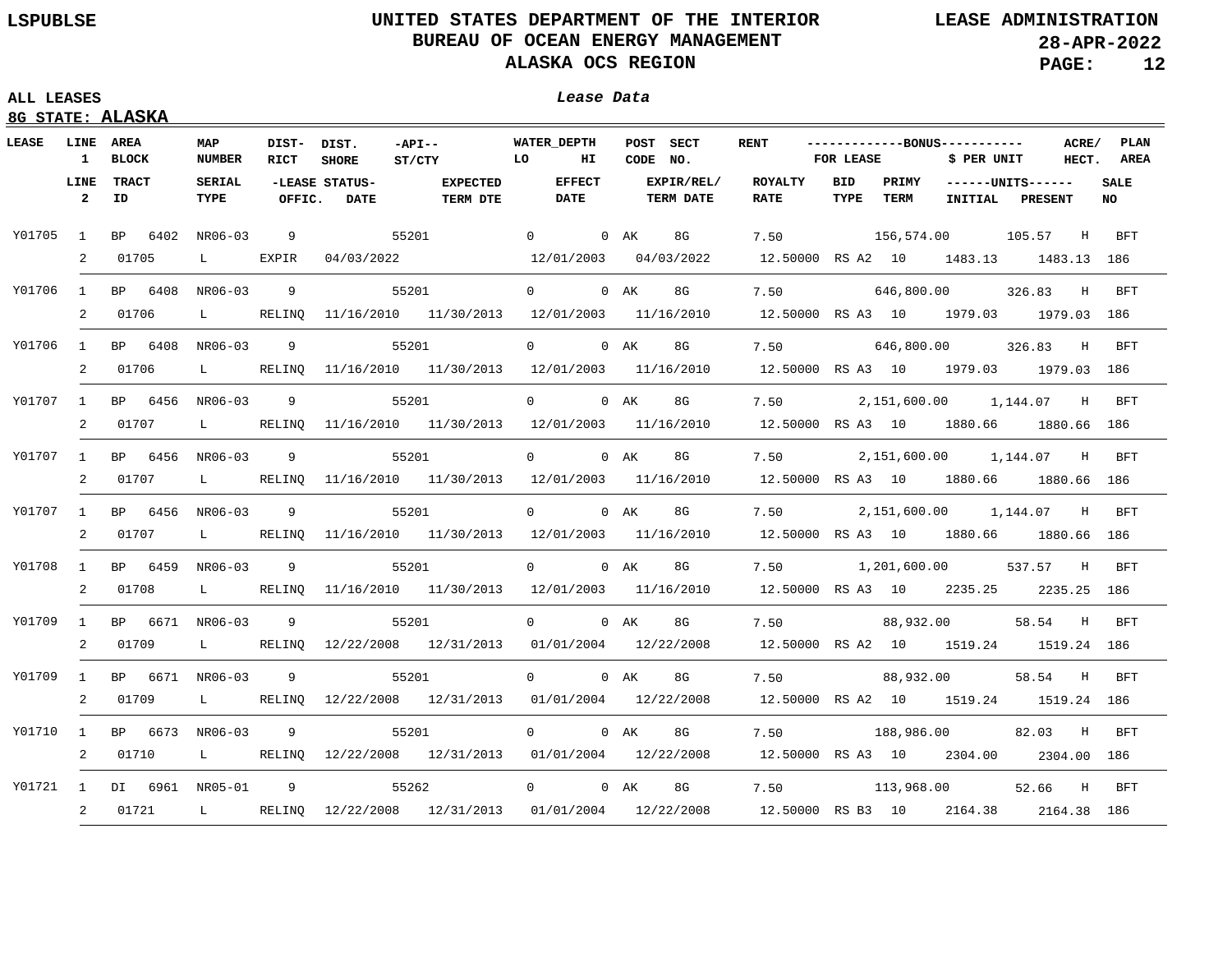## **ALL LEASES Lease Data**

| Lease Data |  |
|------------|--|
|            |  |
|            |  |

| LEASE  | LINE AREA<br>$\mathbf{1}$ | <b>BLOCK</b>             | MAP<br><b>NUMBER</b>          | DIST-<br>RICT  | DIST.<br><b>SHORE</b>          | $-API--$<br>$\overline{L}$ $\overline{C}$<br>ST/CTY                               | <b>WATER DEPTH</b>           | HI | POST SECT<br>CODE NO. |                                | <b>RENT</b>                           | -------------BONUS-----------<br>FOR LEASE |               | \$ PER UNIT              |                | ACRE/<br>HECT. | PLAN<br>AREA             |
|--------|---------------------------|--------------------------|-------------------------------|----------------|--------------------------------|-----------------------------------------------------------------------------------|------------------------------|----|-----------------------|--------------------------------|---------------------------------------|--------------------------------------------|---------------|--------------------------|----------------|----------------|--------------------------|
|        | LINE<br>$\overline{2}$    | <b>TRACT</b><br>ID       | <b>SERIAL</b><br>TYPE         | OFFIC.         | -LEASE STATUS-<br><b>DATE</b>  | <b>EXPECTED</b><br>TERM DTE                                                       | <b>EFFECT</b><br><b>DATE</b> |    |                       | EXPIR/REL/<br><b>TERM DATE</b> | <b>ROYALTY</b><br><b>RATE</b>         | <b>BID</b><br>TYPE                         | PRIMY<br>TERM | $---UNITS---$<br>INITIAL | <b>PRESENT</b> |                | <b>SALE</b><br><b>NO</b> |
| Y01730 | $\frac{1}{2}$             | BP 6572 NR06-03          |                               |                | $9 \left( \frac{1}{2} \right)$ | 55201                                                                             | $\overline{0}$               |    | $0$ AK                | 8G                             | 7.50                                  |                                            |               | 86,342.00                | 37.47 H        |                | BFT                      |
|        | 2                         | 01730                    | $\mathbf{L}$ and $\mathbf{L}$ |                |                                | RELINQ 12/22/2008 12/31/2013 01/01/2004 12/22/2008                                |                              |    |                       |                                | 12.50000 RS B3 10 2304.00 2304.00 186 |                                            |               |                          |                |                |                          |
|        |                           | Y01732 1 BP 6623 NR06-03 |                               | 9              |                                | 55201                                                                             | $\overline{0}$               |    | 0 AK                  | 8G                             | 7.50                                  |                                            |               | 109,382.00 47.47 H       |                |                | <b>BFT</b>               |
|        |                           | 2 01732                  | $\mathbf{L}$ and $\mathbf{L}$ |                |                                | RELINQ 12/22/2008 12/31/2013 01/01/2004 12/22/2008                                |                              |    |                       |                                | 12.50000 RS B3 10 2304.00 2304.00 186 |                                            |               |                          |                |                |                          |
|        |                           | Y01751 1 HB 6371 NR05-04 |                               | 9              |                                | 55231                                                                             | $\overline{0}$               |    | 0 AK                  | 8G                             | 7.50                                  |                                            |               | 86,562.00                | 37.57 H BFT    |                |                          |
|        |                           | 2 01751                  | $\mathbf{L}$ and $\mathbf{L}$ | EXPIR          | 04/03/2022                     |                                                                                   | 07/01/2005  04/03/2022       |    |                       |                                | 12.50000 RS A3 10 2304.00 2304.00 195 |                                            |               |                          |                |                |                          |
| Y01752 |                           | 1 HB 6372 NR05-04        |                               | 9              |                                | 55231                                                                             | 0 0 AK                       |    |                       | 8G                             | 7.50                                  |                                            |               | 87,161.00                | 37.83 H BFT    |                |                          |
|        |                           | 2 01752                  | $\mathbf{L}$ and $\mathbf{L}$ | EXPIR          | 04/03/2022                     |                                                                                   | 07/01/2005  04/03/2022       |    |                       |                                | 12.50000 RS A3 10 2304.00 2304.00 195 |                                            |               |                          |                |                |                          |
| Y01753 |                           | 1 HB 6373 NR05-04        |                               | $\overline{9}$ |                                | 55231                                                                             | 0 0 AK                       |    |                       | 8G                             | 7.50                                  |                                            |               | 87,161.00                | 37.83 H BFT    |                |                          |
|        |                           | 2 01753                  | $\mathbf{L}$ and $\mathbf{L}$ | EXPIR          | 04/03/2022                     |                                                                                   | 07/01/2005 04/03/2022        |    |                       |                                | 12.50000 RS A3 10 2304.00 2304.00 195 |                                            |               |                          |                |                |                          |
|        |                           | Y01754 1 HB 6374 NR05-04 |                               | 9              |                                | 55231                                                                             | $0 \qquad \qquad 0$          |    |                       | 8                              | 7.50                                  |                                            |               | 35,167.00                | 77.77 H BFT    |                |                          |
|        |                           | 2 01754                  | $\mathbf{L}$ and $\mathbf{L}$ | EXPIR          | 04/03/2022                     |                                                                                   | 07/01/2005                   |    |                       | 04/03/2022                     | 12.50000 RS A1 10 452.19              |                                            |               |                          |                |                | 452.19 195               |
|        |                           | Y01754 1 HB 6374 NR05-04 |                               | $\overline{9}$ |                                | 55231                                                                             | $0 \qquad \qquad 0$          |    |                       | 8                              | 7.50                                  |                                            |               | 35,167.00 77.77 H BFT    |                |                |                          |
|        |                           | 2 01754                  | $\mathbf{L}$ and $\mathbf{L}$ | EXPIR          | 04/03/2022                     |                                                                                   | 07/01/2005   04/03/2022      |    |                       |                                | 12.50000 RS A1 10 452.19 452.19 195   |                                            |               |                          |                |                |                          |
| Y01755 |                           | 1 HB 6418 NR05-04        |                               | 9              |                                | 55231                                                                             | 0 0 AK                       |    |                       | 8G                             | 7.50                                  |                                            |               | 86,562.00 37.57 H BFT    |                |                |                          |
|        |                           | 2 01755                  | $\mathbf{L}$ and $\mathbf{L}$ | EXPIR          |                                | 06/30/2015  06/30/2015  07/01/2005  06/30/2015                                    |                              |    |                       |                                | 12.50000 RS A3 10 2304.00 2304.00 195 |                                            |               |                          |                |                |                          |
| Y01756 |                           | 1 HB 6422 NR05-04        |                               | 9              |                                | 55231                                                                             | $0 \qquad \qquad$            |    | 0 AK                  | 8G                             | 7.50                                  |                                            |               | 69,551.00                | 53.82 H BFT    |                |                          |
|        |                           | 2 01756                  | $\mathbf{L}$ and $\mathbf{L}$ | EXPIR          | 04/03/2022                     | $07/01/2005$ 04/03/2022                                                           |                              |    |                       |                                | 12.50000 RS A2 10 1292.34 1292.34 195 |                                            |               |                          |                |                |                          |
| Y01757 |                           | 1 HB 6423 NR05-04        |                               | 9              |                                | 55231                                                                             | $0 \qquad \qquad$            |    | $0$ AK                | 8G                             | 7.50                                  |                                            |               | 129,543.00               | 85.85 H        |                | BFT                      |
|        |                           | 2 01757                  | $\mathbf{L}$ and $\mathbf{L}$ | EXPIR          |                                | $04/03/2022$ $07/01/2005$ $04/03/2022$ $12.50000$ RS A2 10 $1509.01$ 1509.01 195  |                              |    |                       |                                |                                       |                                            |               |                          |                |                |                          |
|        |                           | Y01758 1 HB 6468 NR05-04 |                               | $\overline{9}$ |                                | 55231                                                                             | $\overline{0}$               |    | $0$ AK                | 8G                             | 7.50                                  |                                            | 86,562.00     |                          | 37.57 H        |                | <b>BFT</b>               |
|        |                           | 2 01758                  | $\mathbf{L}$ and $\mathbf{L}$ | EXPIR          |                                | 06/30/2015 06/30/2015 07/01/2005 06/30/2015 12.50000 RS A3 10 2304.00 2304.00 195 |                              |    |                       |                                |                                       |                                            |               |                          |                |                |                          |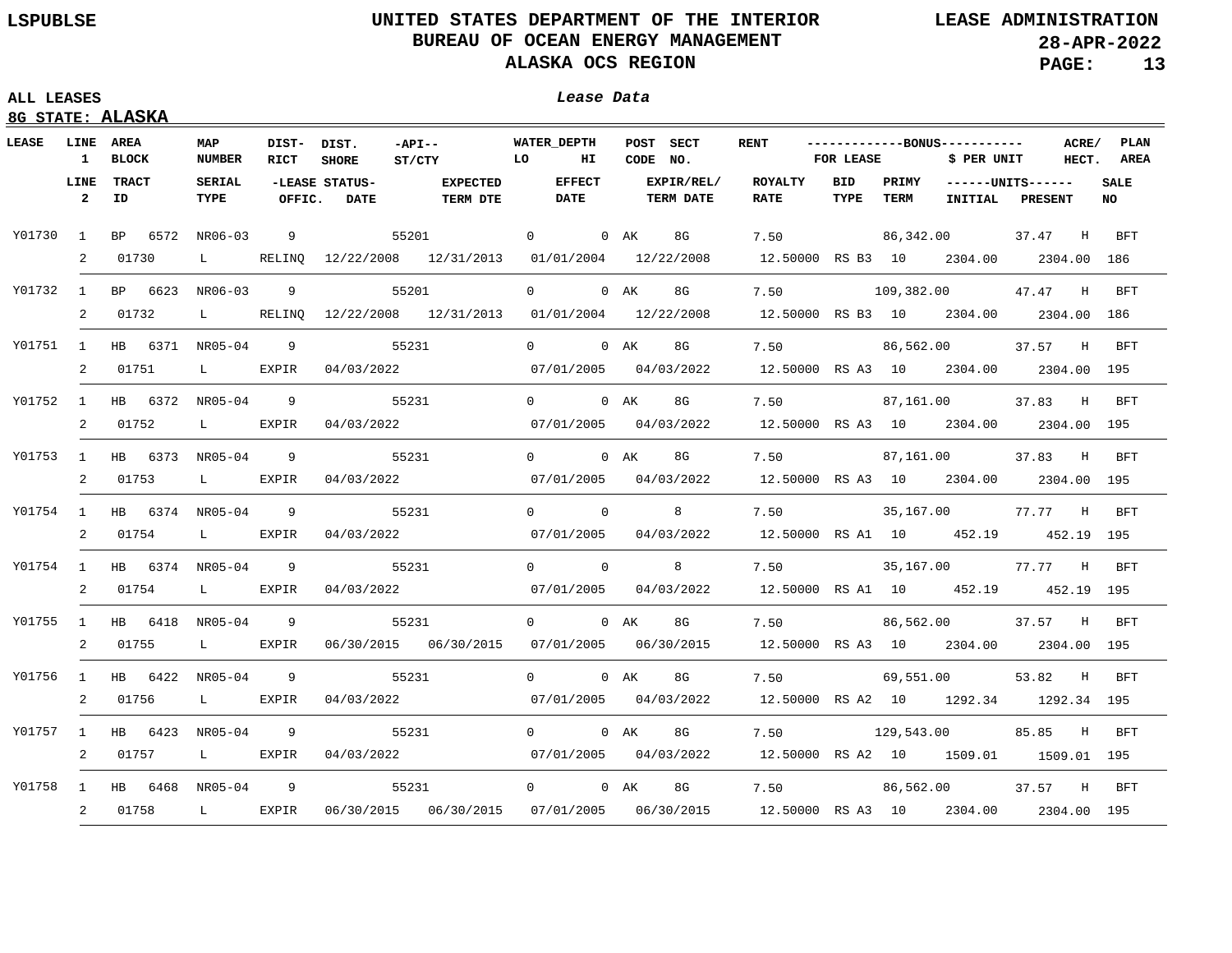## **ALL LEASES Lease Data**

| LEASE    | LINE<br>1              | AREA<br><b>BLOCK</b> | MAP<br><b>NUMBER</b>          | DIST- DIST.<br><b>RICT</b> | <b>SHORE</b>                  | $-API --$<br><b>EXECUTE:</b><br>ST/CTY                                                     | <b>WATER DEPTH</b>           | нτ             | CODE NO. | POST SECT                      | <b>RENT</b>                           | FOR LEASE   |               | ------------BONUS-----------<br>\$ PER UNIT |         | ACRE/<br>HECT. | PLAN<br>AREA       |
|----------|------------------------|----------------------|-------------------------------|----------------------------|-------------------------------|--------------------------------------------------------------------------------------------|------------------------------|----------------|----------|--------------------------------|---------------------------------------|-------------|---------------|---------------------------------------------|---------|----------------|--------------------|
|          | LINE<br>$\overline{2}$ | <b>TRACT</b><br>ID   | <b>SERIAL</b><br>TYPE         | OFFIC.                     | -LEASE STATUS-<br><b>DATE</b> | <b>EXPECTED</b><br><b>TERM DTE</b>                                                         | <b>EFFECT</b><br><b>DATE</b> |                |          | EXPIR/REL/<br><b>TERM DATE</b> | <b>ROYALTY</b><br><b>RATE</b>         | BID<br>TYPE | PRIMY<br>TERM | $---UNITS---$<br>INITIAL                    | PRESENT |                | <b>SALE</b><br>NO. |
| Y01759   | 1                      | HB 6469 NR05-04      |                               | 9                          |                               | 55231                                                                                      | $\overline{0}$               |                | 0 AK     | 8G                             | 7.50                                  |             |               | 84,270.00                                   | 37.58   | H              | BFT                |
|          | 2                      | 01759                | $\mathbf{L}$ and $\mathbf{L}$ | EXPIR                      |                               | 06/30/2015 06/30/2015 07/01/2005 06/30/2015                                                |                              |                |          |                                | 12.50000 RS A3 10 2242.51 2242.51 195 |             |               |                                             |         |                |                    |
| Y01760   |                        | 1 HB 6519 NR05-04    |                               | 9                          |                               | 55231                                                                                      | $\Omega$                     |                | 0 AK     | 8G                             | 7.50                                  |             |               | 9,694.00                                    | 37.70 H |                | BFT                |
|          | 2                      | 01760                | $\mathbf{L}$ and $\mathbf{L}$ | EXPIR                      |                               | 06/30/2015 06/30/2015 07/01/2005 06/30/2015                                                |                              |                |          |                                | 12.50000 RS A1 10 257.11              |             |               |                                             |         |                | 257.11 195         |
| Y01760   | $\mathbf{1}$           | HB 6519 NR05-04      |                               | 9                          |                               | 55231                                                                                      | $\Omega$                     |                | $0$ AK   | 8G                             | 7.50                                  |             |               | 9,694.00                                    | 37.70 H |                | <b>BFT</b>         |
|          | 2                      | 01760                | $\mathbf{L}$                  | EXPIR                      |                               | 06/30/2015 06/30/2015 07/01/2005 06/30/2015                                                |                              |                |          |                                | 12.50000 RS A1 10 257.11              |             |               |                                             |         |                | 257.11 195         |
| Y01779 1 |                        | BP 6351 NR06-03      |                               | 9                          |                               | 55201                                                                                      | $\Omega$                     | $\overline{0}$ |          | 8                              | 7.50                                  |             | 15,500.00     |                                             | 37.59   | H              | BFT                |
|          | 2                      | 01779                | $\mathbf{L}$ and $\mathbf{L}$ | EXPIR                      | 04/03/2022                    |                                                                                            | 07/01/2005                   |                |          | 04/03/2022                     | 12.50000 RS A1 10 412.30              |             |               |                                             |         |                | 412.30 195         |
| Y01779 1 |                        | BP 6351 NR06-03      |                               | 9                          |                               | 55201                                                                                      | $0 \qquad \qquad 0$          |                |          | 8                              | 7.50                                  |             |               | 15,500.00                                   | 37.59 H |                | BFT                |
|          | 2                      | 01779                | $\mathbf{L}$ and $\mathbf{L}$ | EXPIR                      | 04/03/2022                    |                                                                                            | 07/01/2005                   |                |          | 04/03/2022                     | 12.50000 RS A1 10 412.30              |             |               |                                             |         |                | 412.30 195         |
| Y01780   | $\mathbf{1}$           | BP 6353 NR06-03      |                               | 9                          |                               | 55201                                                                                      | 0 0 AK                       |                |          | 8G                             | 7.50                                  |             |               | 108,011.00                                  | 46.88   | H              | <b>BFT</b>         |
|          | 2                      | 01780                | $\mathbf{L}$ and $\mathbf{L}$ | EXPIR                      | 04/03/2022                    |                                                                                            | 08/01/2005  04/03/2022       |                |          |                                | 12.50000 RS A3 10 2304.00 2304.00 195 |             |               |                                             |         |                |                    |
| Y01781 1 |                        | BP 6354 NR06-03      |                               | 9                          |                               | 55201                                                                                      | 0 0 AK                       |                |          | 8G                             | 7.50                                  |             |               | 112,331.00                                  | 48.75   | $_{\rm H}$     | <b>BFT</b>         |
|          | 2                      | 01781                | $\mathbf{L}$ and $\mathbf{L}$ | RELINQ                     | 06/23/2016                    |                                                                                            | 08/01/2005  06/23/2016       |                |          |                                | 12.50000 RS A3 10 2304.00 2304.00 195 |             |               |                                             |         |                |                    |
| Y01782   |                        | 1 BP 6355 NR06-03    |                               | 9                          |                               | 55201                                                                                      | $\overline{0}$               |                | $0$ AK   | 8G                             | 7.50                                  |             |               | 112,331.00                                  | 48.75 H |                | BFT                |
|          | $\overline{2}$         | 01782                | $\mathbf{L}$ and $\mathbf{L}$ |                            |                               | RELINQ 07/24/2015 08/12/2017 08/01/2005 07/24/2015                                         |                              |                |          |                                | 12.50000 RS A3 10 2304.00 2304.00 195 |             |               |                                             |         |                |                    |
| Y01783   | $\mathbf{1}$           | BP 6356 NR06-03      |                               | 9                          |                               | 55201                                                                                      | $0 \qquad \qquad$            |                | 0 AK     | 8G                             | 7.50                                  |             |               | 116,651.00                                  | 50.63 H |                | BFT                |
|          | $\overline{2}$         | 01783                | $\mathbf{L}$ and $\mathbf{L}$ |                            |                               | RELINQ 07/24/2015 08/12/2017 08/01/2005 07/24/2015                                         |                              |                |          |                                | 12.50000 RS A3 10 2304.00 2304.00 195 |             |               |                                             |         |                |                    |
| Y01787   |                        | 1 BP 6404 NR06-03    |                               | 9                          |                               | 55201                                                                                      | $0 \qquad \qquad$            |                | 0 AK     | 8G                             | 7.50                                  |             |               | 84,369.00                                   | 46.88 H |                | BFT                |
|          |                        | 2 01787              | $\mathbf{L}$ and $\mathbf{L}$ |                            |                               | RELINQ 07/24/2015 08/12/2017 08/01/2005 07/24/2015 12.50000 RS A3 10 1799.63 1799.63 195   |                              |                |          |                                |                                       |             |               |                                             |         |                |                    |
| Y01787 1 |                        | BP 6404 NR06-03      |                               | 9                          |                               | 55201                                                                                      | $\overline{0}$               |                | $0$ AK   | 8G                             | 7.50                                  |             | 84,369.00     |                                             | 46.88 H |                | BFT                |
|          |                        | 2 01787              |                               |                            |                               | L RELINQ 07/24/2015 08/12/2017 08/01/2005 07/24/2015 12.50000 RS A3 10 1799.63 1799.63 195 |                              |                |          |                                |                                       |             |               |                                             |         |                |                    |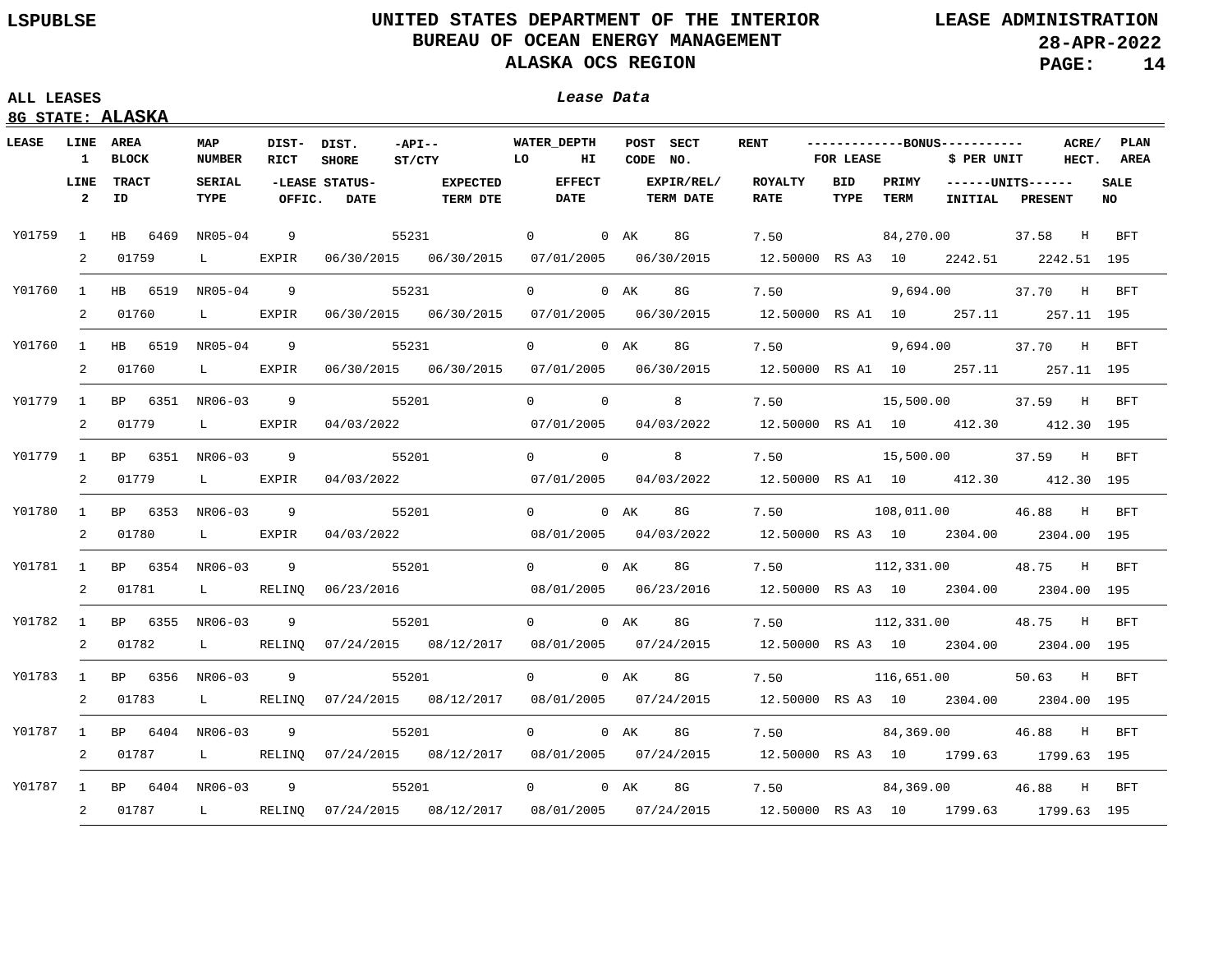### **ALL LEASES Lease Data**

| LEASE    | <b>LINE AREA</b><br>$\mathbf{1}$ | <b>BLOCK</b>             | MAP<br><b>NUMBER</b>            | DIST- DIST.<br>RICT | <b>SHORE</b>                  | $-API--$<br>ST/CTY                                                                       | <b>WATER DEPTH</b><br>LO<br>ш |        | POST SECT<br>CODE NO.          | <b>RENT</b>                           | FOR LEASE                           |           | -------------BONUS-----------<br>\$ PER UNIT |         |            | ACRE/ PLAN<br>HECT. AREA |
|----------|----------------------------------|--------------------------|---------------------------------|---------------------|-------------------------------|------------------------------------------------------------------------------------------|-------------------------------|--------|--------------------------------|---------------------------------------|-------------------------------------|-----------|----------------------------------------------|---------|------------|--------------------------|
|          | LINE<br>$\overline{2}$           | <b>TRACT</b><br>ID.      | SERIAL<br><b>TYPE</b>           | OFFIC.              | -LEASE STATUS-<br><b>DATE</b> | <b>EXPECTED</b><br><b>TERM DTE</b>                                                       | <b>EFFECT</b><br><b>DATE</b>  |        | EXPIR/REL/<br><b>TERM DATE</b> | ROYALTY<br><b>RATE</b>                | BID<br>PRIMY<br>TYPE<br><b>TERM</b> |           | ------UNITS------<br><b>INITIAL</b>          |         | PRESENT    |                          |
| Y01788 1 |                                  | BP 6406                  | NR06-03                         | 9                   |                               | 55201                                                                                    | $\overline{0}$                | 0 AK   | 8G                             | 7.50                                  |                                     |           | 89,072.00                                    | 48.76   | $_{\rm H}$ | BFT                      |
|          | $\overline{a}$                   | 01788                    | $\mathbf{L}$ and $\mathbf{L}$   |                     |                               | RELINQ 07/24/2015 08/12/2017 08/01/2005 07/24/2015                                       |                               |        |                                | 12.50000 RS A3 10 1826.89 1826.89 195 |                                     |           |                                              |         |            |                          |
|          |                                  | Y01793 1 BP 6460 NR06-03 |                                 | 9                   |                               | 55201                                                                                    | $\overline{0}$                | $0$ AK | 8G                             | 7.50                                  |                                     |           | 108,011.00                                   | 46.88   | H          | <b>BFT</b>               |
|          | 2                                | 01793                    | $\mathbf{L}$ and $\mathbf{L}$   |                     |                               | RELINQ 07/24/2015 08/12/2017 08/01/2005 07/24/2015                                       |                               |        |                                | 12.50000 RS A3 10 2304.00 2304.00 195 |                                     |           |                                              |         |            |                          |
|          |                                  | Y01794 1 BP 6461 NR06-03 |                                 | $\overline{9}$      |                               | 55201                                                                                    | $\overline{0}$                | $0$ AK | 8G                             | 7.50                                  |                                     |           | 74,891.00                                    | 32.50   | H          | BFT                      |
|          |                                  | 2 01794                  |                                 |                     |                               | L RELINQ 07/24/2015 08/12/2017 08/01/2005 07/24/2015                                     |                               |        |                                | 12.50000 RS B3 10 2304.00 2304.00 195 |                                     |           |                                              |         |            |                          |
|          |                                  | Y01795 1 BP 6462 NR06-03 |                                 | 9                   |                               | 55201                                                                                    | $\overline{0}$                | $0$ AK | 8G                             | 7.50                                  |                                     | 69,131.00 |                                              | 30.00   | $_{\rm H}$ | BFT                      |
|          |                                  | 2 01795                  | $\mathbf{L}$ and $\mathbf{L}$   |                     |                               | RELINQ 07/24/2015 08/12/2017 08/01/2005 07/24/2015                                       |                               |        |                                | 12.50000 RS B3 10 2304.00 2304.00 195 |                                     |           |                                              |         |            |                          |
| Y01796   |                                  |                          | 1 BP 6463 NR06-03<br>9<br>55201 |                     |                               | $\overline{0}$                                                                           | $0$ AK                        | 8G     | 7.50                           |                                       |                                     | 57,611.00 | 25.00 H                                      |         | BFT        |                          |
|          | 2                                | 01796                    | $\mathbf{L}$ and $\mathbf{L}$   |                     |                               | RELINQ 07/24/2015 08/12/2017 08/01/2005 07/24/2015                                       |                               |        |                                | 12.50000 RS B3 10 2304.00 2304.00 195 |                                     |           |                                              |         |            |                          |
| Y01797   | 1                                | BP 6464 NR06-03          |                                 | 9                   |                               | 55201                                                                                    | $0 \qquad \qquad$             | 0 AK   | 8G                             | 6.25                                  |                                     |           | 88,500.00                                    | 38.41 H |            | <b>BFT</b>               |
|          | 2                                | 01797                    | $\mathbf{L}$ and $\mathbf{L}$   |                     |                               | RELINQ 12/22/2008 07/31/2015 08/01/2005 12/22/2008                                       |                               |        |                                | 12.50000 RS B3 10 2304.00 2304.00 195 |                                     |           |                                              |         |            |                          |
| Y01798   | 1                                | BP 6465 NR06-03          |                                 | 9                   |                               | 55201                                                                                    | $0 \qquad \qquad$             | $0$ AK | 8G                             | 6.25                                  |                                     |           | 33,900.00                                    | 38.50 H |            | BFT                      |
|          | 2                                | 01798                    |                                 |                     |                               | L RELINQ 12/22/2008 05/31/2015 06/01/2005 12/22/2008                                     |                               |        |                                | 12.50000 RS B2 10 880.51              |                                     |           |                                              |         |            | 880.51 195               |
| Y01799   | $\mathbf{1}$                     | BP 6512 NR06-03          |                                 | 9                   |                               | 55201                                                                                    | $0 \qquad \qquad$             | $0$ AK | 8G                             | 7.50                                  |                                     |           | 108,011.00                                   | 48.33 H |            | BFT                      |
|          | 2                                | 01799                    |                                 |                     |                               | L RELINQ 07/24/2015 08/12/2017 08/01/2005 07/24/2015                                     |                               |        |                                | 12.50000 RS A3 10 2234.81 2234.81 195 |                                     |           |                                              |         |            |                          |
| Y01800   | $\mathbf{1}$                     | BP 6513 NR06-03          |                                 | $\overline{9}$      |                               | 55201                                                                                    | $0 \qquad \qquad$             | $0$ AK | 8G                             | 7.50                                  |                                     |           | 93,163.00                                    | 46.88 H |            | BFT                      |
|          | 2                                | 01800                    | $\mathbf{L}$ and $\mathbf{L}$   |                     |                               | RELINQ 07/24/2015 08/12/2017 08/01/2005 07/24/2015 12.50000 RS A3 10 1987.25 1987.25 195 |                               |        |                                |                                       |                                     |           |                                              |         |            |                          |
| Y01801   | 1                                | BP 6515 NR06-03          |                                 | 9                   |                               | 55201                                                                                    | $0 \qquad \qquad$             | 0 AK   | 8G                             | 7.50                                  |                                     |           | 125,100.00                                   | 61.87 H |            | BFT                      |
|          | 2                                | 01801                    | $\mathbf{L}$ and $\mathbf{L}$   |                     |                               | RELINQ 12/22/2008 05/31/2015 06/01/2005 12/22/2008 12.50000 RS A3 10 2022.00 2022.00 195 |                               |        |                                |                                       |                                     |           |                                              |         |            |                          |
| Y01802   | $\mathbf{1}$                     | BP 6517 NR06-03          |                                 | 9                   |                               | 55201                                                                                    | $\overline{0}$                | 0 AK   | 8G                             | 7.50                                  |                                     |           | 152,500.00 174.62 H                          |         |            | BFT                      |
|          | 2                                | 01802                    |                                 |                     |                               | L RELINQ 12/22/2008 05/31/2015 06/01/2005 12/22/2008 12.50000 RS A2 10 873.32 873.32 195 |                               |        |                                |                                       |                                     |           |                                              |         |            |                          |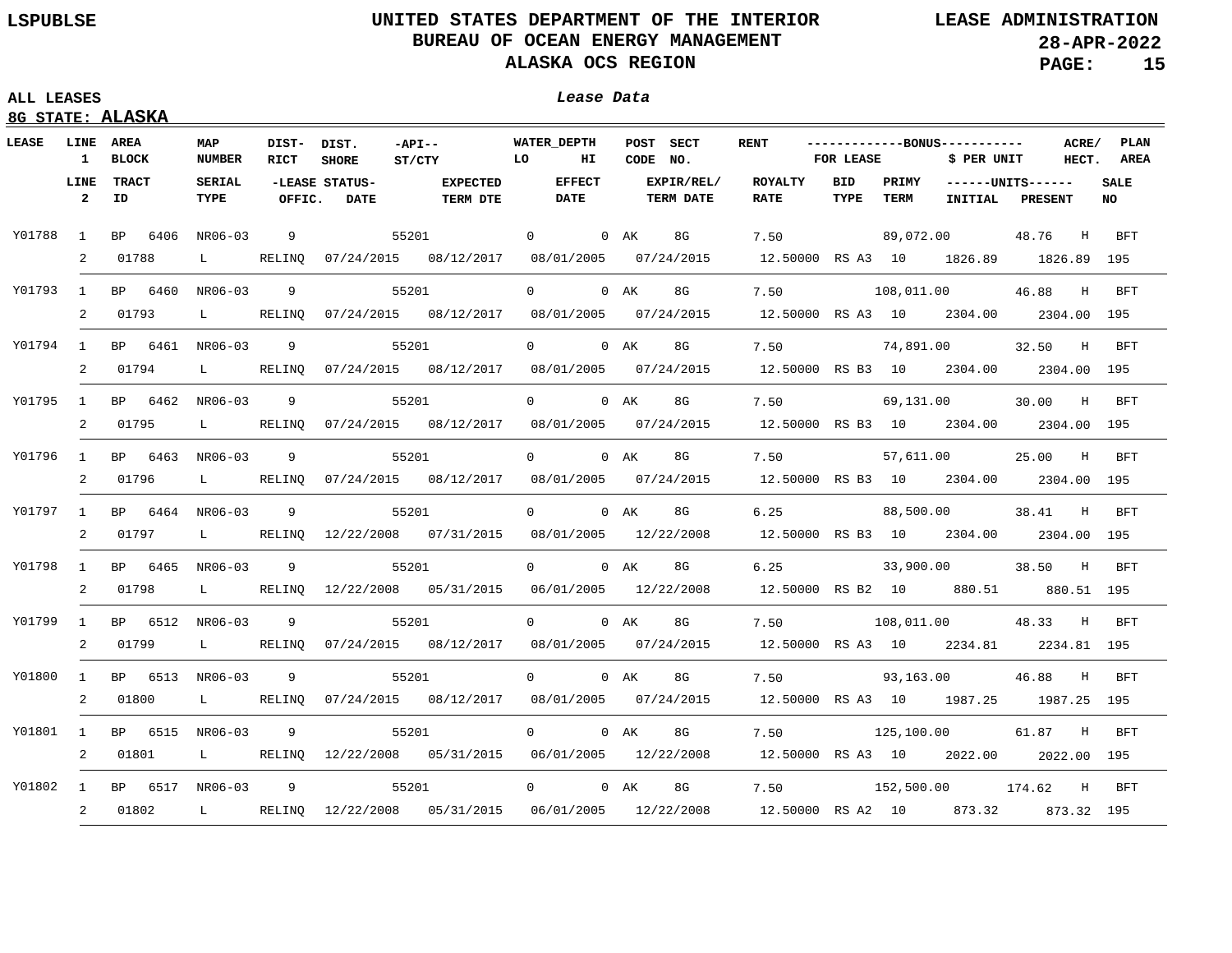## **8G STATE: ALASKA**

| LEASE    | LINE<br>$\mathbf{1}$   | AREA<br><b>BLOCK</b>     | MAP<br><b>NUMBER</b>          | DIST- DIST.<br>RICT | <b>SHORE</b>                  | $-API --$<br>ST/CTY                                                                      | <b>WATER DEPTH</b><br>POST SECT<br>LO<br>ш<br>CODE NO. |                              |        | <b>RENT</b>                    | FOR LEASE                             |                    | -------------BONUS-----------<br>\$ PER UNIT<br>HECT. |         |                          | ACRE/ PLAN<br>AREA |                   |
|----------|------------------------|--------------------------|-------------------------------|---------------------|-------------------------------|------------------------------------------------------------------------------------------|--------------------------------------------------------|------------------------------|--------|--------------------------------|---------------------------------------|--------------------|-------------------------------------------------------|---------|--------------------------|--------------------|-------------------|
|          | LINE<br>$\overline{2}$ | <b>TRACT</b><br>ID       | SERIAL<br>TYPE                | OFFIC.              | -LEASE STATUS-<br><b>DATE</b> | <b>EXPECTED</b><br><b>TERM DTE</b>                                                       |                                                        | <b>EFFECT</b><br><b>DATE</b> |        | EXPIR/REL/<br><b>TERM DATE</b> | ROYALTY<br>RATE                       | <b>BID</b><br>TYPE | PRIMY<br>TERM                                         | INITIAL | $---UNITS---$<br>PRESENT |                    | <b>SALE</b><br>NO |
| Y01802 1 |                        | BP 6517 NR06-03          |                               | -9                  |                               | 55201                                                                                    | $\overline{0}$                                         |                              |        | 0 AK 8G                        | 7.50                                  |                    | 152,500.00 174.62 H BFT                               |         |                          |                    |                   |
|          | 2                      | 01802                    | $\mathbf{L}$                  |                     |                               | RELINQ 12/22/2008 05/31/2015 06/01/2005 12/22/2008                                       |                                                        |                              |        |                                | 12.50000 RS A2 10 873.32 873.32 195   |                    |                                                       |         |                          |                    |                   |
| Y01803   |                        | 1 BP 6822 NR06-03        |                               | 9                   |                               | 55201                                                                                    | $\Omega$                                               |                              | 0 AK   | 8G                             |                                       |                    |                                                       |         | 1,650.00 52.32 H BFT     |                    |                   |
|          | 2                      | 01803                    | $\mathbf{L}$                  | NO-ISS              | 05/09/2005                    |                                                                                          |                                                        |                              |        |                                | 12.50000 RS A1 10 31.53 31.53 195     |                    |                                                       |         |                          |                    |                   |
|          |                        | Y01812 1 FI 6757 NR06-04 |                               | 9                   |                               | 55171                                                                                    | $\overline{0}$                                         |                              | 0 AK   | 8G                             | 7.50 3,808,921.00 1,653.18 H BFT      |                    |                                                       |         |                          |                    |                   |
|          |                        | 2 01812                  |                               |                     |                               | L RELINQ 04/16/2020 08/01/2005 04/16/2020                                                |                                                        |                              |        |                                | 12.50000 RS B3 10 2304.00 2304.00 195 |                    |                                                       |         |                          |                    |                   |
| Y01829   |                        | 1 FI 6856 NR06-04        |                               | 9                   |                               | 55171                                                                                    | $\Omega$                                               |                              | 0 AK   | 8G                             | 7.50                                  |                    | 100.00 165.05 H                                       |         |                          |                    | BFT               |
|          |                        | 2 01829                  | $\mathbf{L}$ and $\mathbf{L}$ |                     | NO-ISS 05/09/2005             |                                                                                          |                                                        |                              |        |                                | 12.50000 RS A1 10 0.61 0.61 195       |                    |                                                       |         |                          |                    |                   |
| Y01833   |                        | 1 FI 6873 NR06-04        |                               | 9                   |                               | 55171                                                                                    | $0 \qquad \qquad$                                      |                              | 0 AK   | 8G                             | 7.50                                  |                    | 1,248,300.00                                          |         | 541.80 H                 |                    | BFT               |
|          | $\overline{2}$         | 01833                    | $\mathbf{L}$ and $\mathbf{L}$ | RELINQ              |                               | 07/16/2015 08/12/2017                                                                    | 08/01/2005  07/16/2015                                 |                              |        |                                | 12.50000 RS B3 10 2304.00 2304.00 195 |                    |                                                       |         |                          |                    |                   |
| Y01834   |                        | 1 FI 6874 NR06-04        |                               | 9                   |                               | 55171                                                                                    | $\Omega$                                               |                              | $0$ AK | 8G                             | 7.50                                  |                    | 2,468,860.00                                          |         | 1,782.49 H BFT           |                    |                   |
|          | $\overline{2}$         | 01834                    | $\mathbf{L}$ and $\mathbf{L}$ | RELINQ              |                               | 07/16/2015  08/12/2017  08/01/2005  07/16/2015                                           |                                                        |                              |        |                                | 12.50000 RS B2 10 1385.07 1385.07 195 |                    |                                                       |         |                          |                    |                   |
| Y01836   |                        | 1 FI 6922 NR06-04        |                               | 9                   |                               | 55171                                                                                    | $\Omega$                                               |                              | $0$ AK | 8G                             | 7.50                                  |                    | 443,088.00 192.31 H                                   |         |                          |                    | BFT               |
|          | 2                      | 01836                    | $\mathbf{L}$ and $\mathbf{L}$ | RELINO              |                               | 07/21/2009  01/01/2017  08/01/2005  07/21/2009                                           |                                                        |                              |        |                                | 12.50000 RS B3 10 2304.00 2304.00 195 |                    |                                                       |         |                          |                    |                   |
| Y01837   |                        | 1 FI 6923 NR06-04        |                               | 9                   |                               | 55171                                                                                    | $0 \qquad \qquad$                                      |                              | $0$ AK | 8G                             | 7.50                                  |                    | 80,651.00                                             |         | 35.00 H                  |                    | BFT               |
|          | 2                      | 01837                    | $\mathbf{L}$ and $\mathbf{L}$ | RELINQ              |                               | 07/21/2009  01/01/2017  08/01/2005  07/21/2009                                           |                                                        |                              |        |                                | 12.50000 RS B3 10 2304.00 2304.00 195 |                    |                                                       |         |                          |                    |                   |
| Y01838   |                        | 1 FI 6924 NR06-04        |                               | 9                   |                               | 55171                                                                                    | $0 \qquad \qquad$                                      |                              | $0$ AK | 8G                             | 7.50                                  |                    | 51,007.00                                             |         | 35.01 H                  |                    | BFT               |
|          | 2                      | 01838                    | $\mathbf{L}$ and $\mathbf{L}$ | RELINO              |                               | 07/21/2009  01/01/2017  08/01/2005  07/21/2009                                           |                                                        |                              |        |                                | 12.50000 RS B2 10 1457.02 1457.02 195 |                    |                                                       |         |                          |                    |                   |
| Y01843   |                        | 1 BI 6851 NR07-03        |                               | 9                   |                               | 55141                                                                                    | $0 \qquad \qquad$                                      |                              | $0$ AK | 8G                             | 7.50                                  |                    | 1,109,600.00                                          |         | 801.12 H                 |                    | BFT               |
|          |                        | 2 01843                  | $\mathbf{L}$ and $\mathbf{L}$ |                     |                               | RELINQ 07/16/2015 08/12/2017 08/01/2005 07/16/2015 12.50000 RS B2 10 1385.07 1385.07 195 |                                                        |                              |        |                                |                                       |                    |                                                       |         |                          |                    |                   |
| Y01844 1 |                        | BI 6901 NR07-03          |                               | - 9                 |                               | 55141                                                                                    | $0 \qquad \qquad$                                      |                              | 0 AK   | 8G                             | 7.50                                  |                    | 33,540.00                                             |         | 35.01                    | H                  | BFT               |
|          |                        | 2 01844                  |                               |                     |                               | L RELINQ 07/21/2009 01/01/2017 08/01/2005 07/21/2009 12.50000 RS B2 10 957.97 957.97 195 |                                                        |                              |        |                                |                                       |                    |                                                       |         |                          |                    |                   |